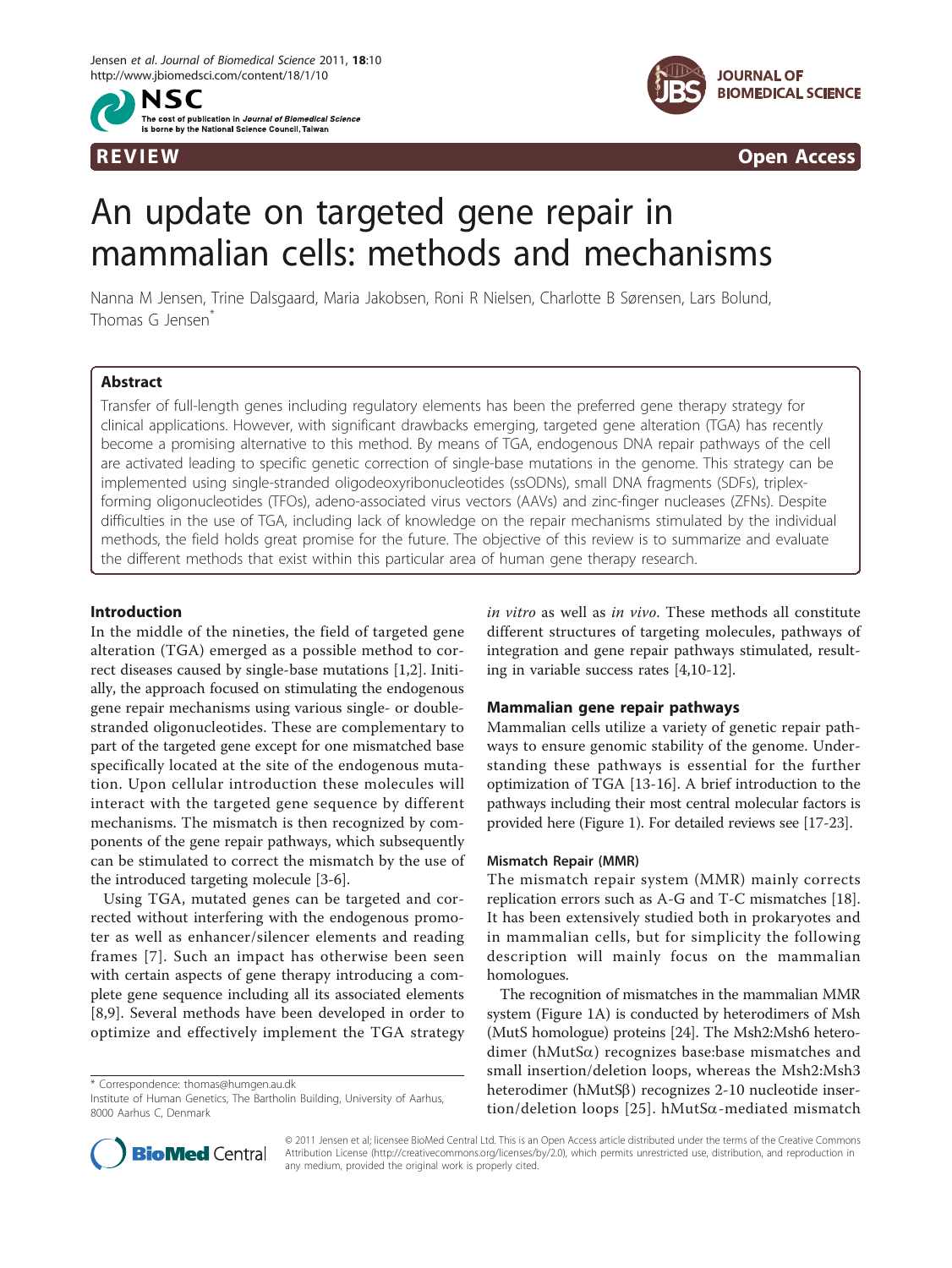<span id="page-1-0"></span>

recognition has been elaborately studied with less emphasis put on the mechanism conducted by hMutS $\beta$ . However, several similarities exist between the pathways [\[24](#page-10-0)]. hMutSa recognizes the mismatched base and binds to the damaged DNA strand, hereby recruiting hMutLa (hMlh1: hPms2 heterodimer) [[19,24](#page-10-0)]. With the exchange of ADP for ATP, the hMutS $\alpha$  complex slides along the DNA strand causing hPms2-induced nicks on either side of the mismatch [\[17,19](#page-10-0)]. This enables entry of the exonuclease, hExoI, onto the 3'-end of the damaged strand, where it removes ~150 bases including the mismatch, after which

replication protein A (RPA) is recruited to protect the newly exposed ssDNA [[17](#page-10-0)]. DNA polymerase δ binds in association with its processivity factor proliferating cell nuclear antigen (PCNA) which is loaded onto the processed DNA by replication factor C (RFC) [\[24,25\]](#page-10-0). A new DNA strand is subsequently re-synthesized after which DNA ligase I joins the ends [[17,19](#page-10-0)].

## Nucleotide Excision Repair (NER)

The nucleotide excision repair pathway (NER) (Figure 1B) primarily corrects bulky adducts and pyrimidine dimers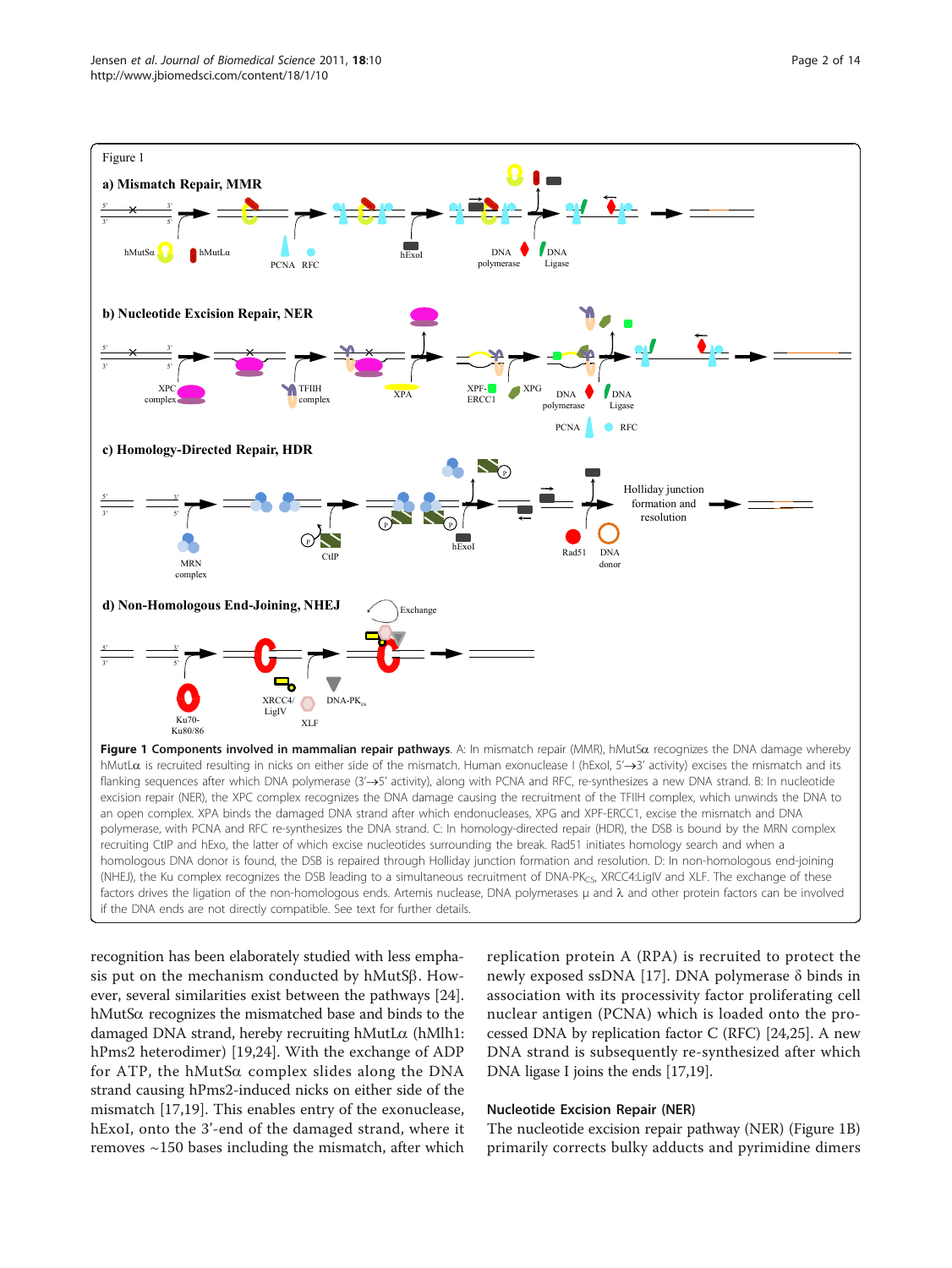caused by e.g. UV light [[26](#page-10-0)]. Damage recognition is carried out by the XPC complex consisting of XPC, HR23B and Centrin-2, which binds to the non-damaged strand [\[20](#page-10-0)]. The TFIIH-complex, which is a heterodimer of 2 different helicases XPD (5' $\rightarrow$ 3' activity) and XPB (3' $\rightarrow$ 5' activity) attached to a cyclin-activated kinase (CAK) complex, is recruited and unwinds the double-stranded DNA surrounding the mutation [[20,27,28](#page-10-0)]. An XPA-complex then binds to the damaged DNA strand followed by the arrival of an incision complex, consisting of the endonucleases XPG and XPF-ERCC1 [[20](#page-10-0)]. This causes the excision of 25-30 nucleotides, including the damaged DNA, after which DNA polymerase δ (including PCNA) or DNA polymerase ε re-synthesize the DNA strand. Eventually, DNA ligase III re-joins the ends [\[20\]](#page-10-0).

The recognition pathway involving the XPC-complex is named global genome repair (GGR) and corrects mismatches in the entire genome [[27](#page-10-0)]. A transcriptioncoupled repair (TCR), which especially repairs actively transcribed genes, also exists. The damage recognition of this pathway involves the stalling of the RNA polymerase followed by recruitment of signaling molecules like Cockayne syndrome group A (CSA) and Cockayne syndrome group B (CSB) proteins [[28\]](#page-10-0). Apart from the recognition step TCR functions as the GGR pathway [\[20](#page-10-0)].

# Base Excision Repair (BER)

Base excision repair (BER) corrects DNA mismatches caused by alkylation, deamination or oxidative damage [[29\]](#page-10-0). Recently, it was shown that this pathway can be involved in one of the gene repair techniques (see singlestranded oligodeoxyribonucleotides) described in this review [\[30](#page-10-0)]. The DNA mismatch is recognized by DNA glycosylases which flip the damaged base out of the DNA helix and cleave it, creating an apurinic/apyrimidinic site (AP site) [\[29\]](#page-10-0). The DNA strand is subsequently cleaved by an AP endonuclease and an AP lyase creating a gap which is filled by DNA polymerase  $\beta$  and ligated by DNA ligase III [[29\]](#page-10-0). A long-patch pathway of BER also exist where PCNA, DNA polymerase δ and DNA ligase I are among the proteins involved [\[29\]](#page-10-0).

# Homology-Directed Repair (HDR) and Non-Homologous End-Joining (NHEJ)

Homology-directed repair (HDR) and non-homologous end-joining (NHEJ) are redundantly used to correct double-stranded breaks (DSBs) in the genome. Since these breaks are some of the most dangerous DNA damages occurring, these repair mechanisms play an important role in maintaining the integrity of the genome.

HDR repairs DSBs by the action of homologous recombination (HR) between homologous sequences using e.g. a sister chromatid as template (Figure [1C](#page-1-0)) [[23\]](#page-10-0). After binding of the Mre11-Rad50-Nbs1 (MRN) complex, binding of CtIP is followed by human exonuclease I, hExoI, which trims the strands in a 5'-3'-directed manner. Replication protein A (RPA) is then recruited to protect the exposed ssDNA, before Rad51 initiates a homology search. When a homologous sequence has been detected, HR occurs through the formation and resolution of a Holliday junction [\[23](#page-10-0)].

NHEJ is the predominant mammalian DSB-repair pathway of the two, occurring at a ratio of approximately 1000:1 [\[31\]](#page-11-0). However, NHEJ re-ligates DNA ends without any use of homology, thus causing it to be highly errorprone [[32\]](#page-11-0). The damage recognition factor of the NHEJ pathway is the heterodimeric protein complex Ku consisting of the two subunits, Ku70 and Ku86 (Figure [1D](#page-1-0)) [[33](#page-11-0)]. Ku binds the break-induced DNA ends leading to the independent, but simultaneous, recruitment of DNA-PKcs, XRCC4:LigIV and XLF [[21](#page-10-0)]. These latter factors are constantly exchanged with non-bound proteins, hereby driving the NHEJ reaction where the newly exposed DNA ends are ligated back together [[21\]](#page-10-0). If the two DNA ends are not directly compatible for ligation several other protein factors, as e.g. Artemis nuclease, facilitates the end-joining reaction [\[22\]](#page-10-0).

It is currently unknown how the cellular decision on using NHEJ or HDR is made. HDR seems to occur only in cells that are in the  $S/G_2$  cell cycle phase, whereas NHEJ does not seem to be phase-restricted, although repairing all damages happening in the  $G_1$  phase [\[21](#page-10-0)[,34](#page-11-0)]. In either case, the  $5' \rightarrow 3'$ -resection of the exposed DNA ends seem to play a pivotal role in the decision between the two pathways [[34](#page-11-0)]. Blunt DNA ends are preferably corrected by NHEJ, whereas DNA ends corrected by HDR are usually trimmed by hExoI [[23](#page-10-0),[34](#page-11-0)]. Furthermore, phosphorylation of the HDR-involved factor CtIP seems to commit the repair to the HDR pathway, but whether additional decisive factors exist is still debated [\[23](#page-10-0)].

# Targeted gene alteration

As previously mentioned, several different techniques can be used for altering mammalian genes through the activation of gene repair pathways. Overall, they can be divided into five categories, all of which will be discussed in the following. An overview of correlations between gene repair pathways and TGA techniques is illustrated in Figure [2](#page-3-0) and a summary of important features of the TGA methods is supplied in table [1](#page-4-0).

The polymerase chain reaction frequently forms the basis of assays involved in revealing effects of TGA-mediating methods and the reaction is furthermore used for production of small DNA fragments (SDFs) [[35](#page-11-0)]. However, PCR is an error-prone reaction and even using highly accurate enzymes the DNA misincorporation frequency during a PCR reaction is high (~0.0035-0.02/bp)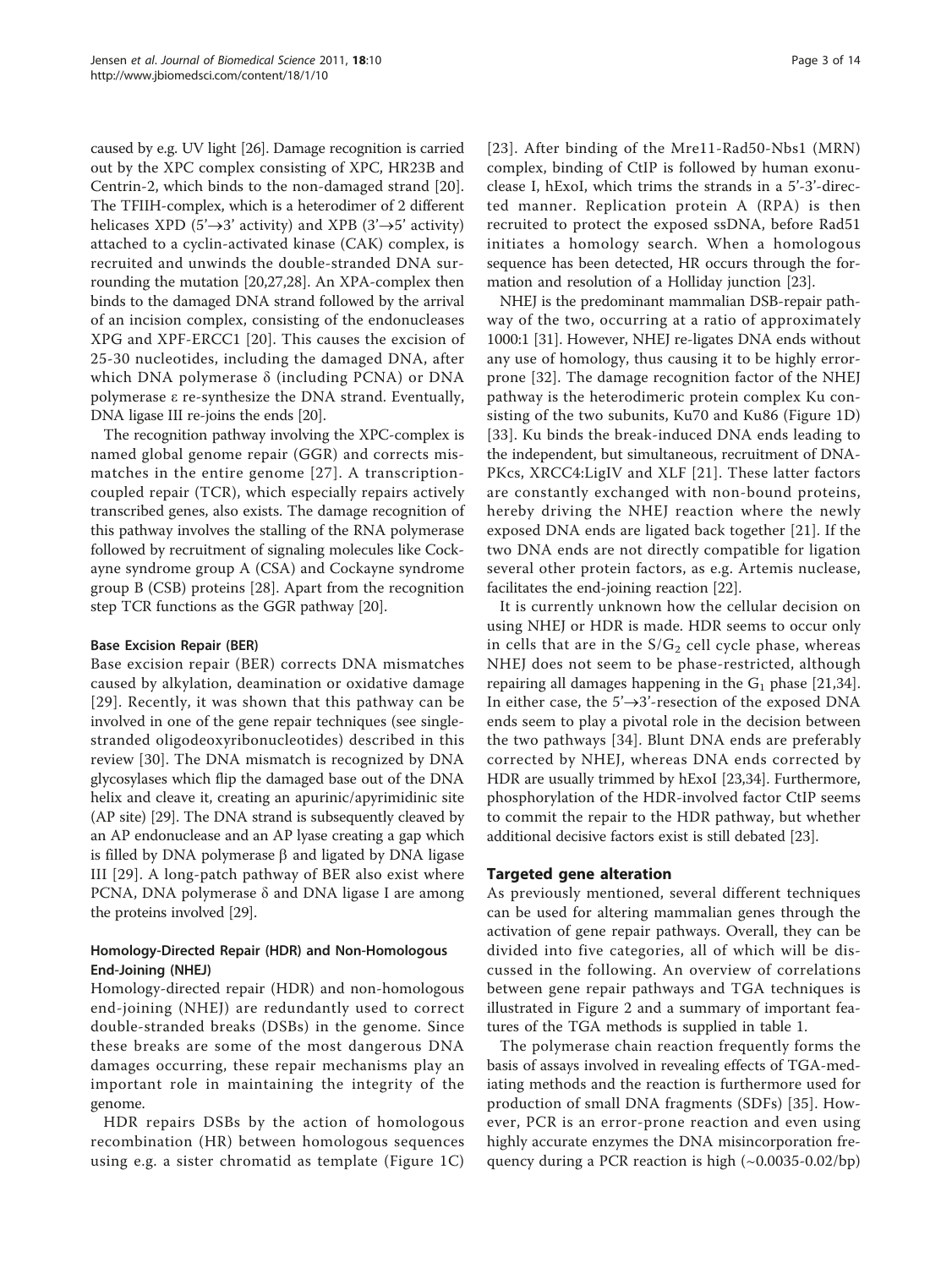<span id="page-3-0"></span>

[[36](#page-11-0)]. This may lead to uncertainty about whether unwanted mutations are introduced into the target gene when the desired mismatch is being corrected. Furthermore, the risk of PCR artifacts caused by priming of the corrective oligodeoxyribonucleotide (ODN) or SDF to the DNA can lead to false positives and produce an incorrect estimate of the correction efficiency [\[8](#page-10-0)[,37](#page-11-0)]. Earlier this lead to criticism especially of SDF- and ODNmediated gene targeting [[37](#page-11-0)]. In order to avoid this, novel protocols have recently been developed. These include the use of analytical PCR-primers located outside the region of SDF/ODN-homology as well as gel purification of heat-denatured genomic target DNA [[38](#page-11-0)-[40\]](#page-11-0). Both of these methods contribute to an increased reliability of PCR-based assays. However, the lack of standardized, non-PCR-based assays of gene repair can make it difficult to compare the different methods directly [\[8](#page-10-0)[,39](#page-11-0)]. Next generation sequencing methods will probably be used increasingly in order to document the repair frequencies and the integrity of the genome.

# **Oligonucleotides**

Single-stranded oligo-deoxyribonucleotides (ssODNs) have been used for TGA. The structure of ssODNs is simple and comprises a single-stranded DNA sequence complementary to the target site except for a single mismatched nucleotide located centrally in the molecule [[3\]](#page-10-0). Phosphorothioate-conjugates as well as 2'-O-methylated uracil bases can be used to create modified

ssODNs which exhibit high levels of stability through resistance to e.g. endogenous RNase H activity [[41,42](#page-11-0)]. The invasion mechanism of these oligonucleotides is still unclear. However, several experimental results point to the involvement of DNA replication in the incorporation process with replication forks destabilizing the genomic nucleosome structure. Hereby, binding and subsequent incorporation of the ssODN at or near the replication fork - possibly as a "pseudo-Okazaki-fragment" in the lagging strand - is enabled [[43](#page-11-0),[44](#page-11-0)]. This hypothesis is supported by evidence demonstrating that cell cycle arrest in the S-phase occurs in ssODN-treated cells. In these arrested cells cooperation between replication forks and the ssODN, including the search for homology, have sufficient time to occur [\[12](#page-10-0)]. However, the cell cycle arrest has been disputed and, if occurring, it seems to be temporary [\[30](#page-10-0),[45](#page-11-0)]. In either case, a cellular need for prolonged S-phase may pose problems in clinical applications with many in vivo targets undergoing only limited levels of replication and division [[46\]](#page-11-0).

Upon invasion, a 3-stranded heteroduplex is formed between the ssODN and the double-stranded target site [[3,](#page-10-0)[41\]](#page-11-0). Whether a correctional strand bias exists has been discussed and in several instances antisense ssODNs (i.e. ssODNs targeting the non-transcribed strand) has been giving the highest correction efficiencies [[4](#page-10-0),[9,](#page-10-0)[47-49\]](#page-11-0). This strand bias originally led to the conclusion that the transcription machinery and its accessory factors invoke a steric hindrance on the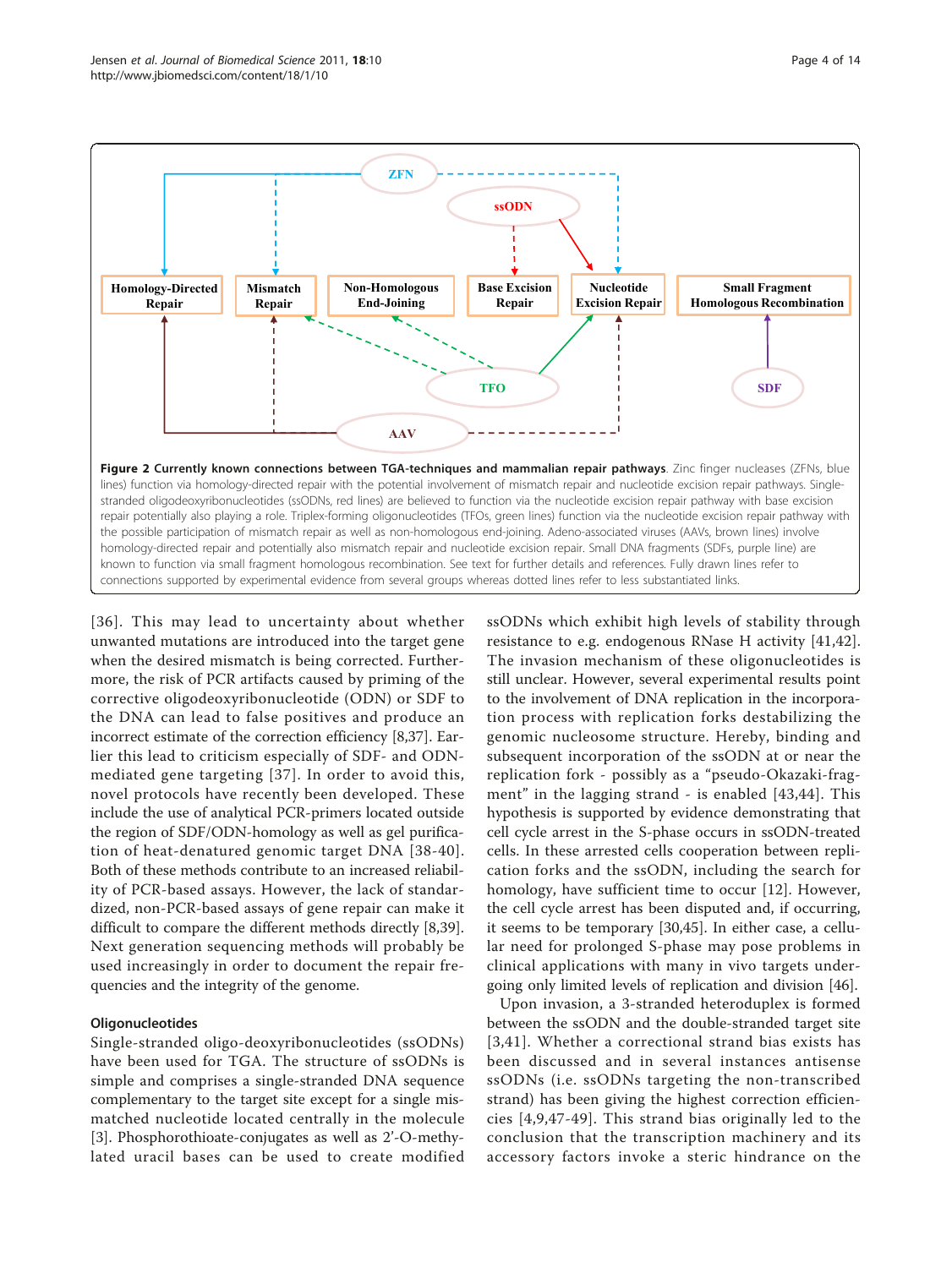# <span id="page-4-0"></span>Table 1 Characteristics of TGA-mediating methods

| Method:                               | ssODNs                                                                                                             | <b>SDF</b>                                                                           | <b>TFO</b>                                                                                                              | AAV                                                                                                                | <b>ZFN</b>                                                                                                                     |
|---------------------------------------|--------------------------------------------------------------------------------------------------------------------|--------------------------------------------------------------------------------------|-------------------------------------------------------------------------------------------------------------------------|--------------------------------------------------------------------------------------------------------------------|--------------------------------------------------------------------------------------------------------------------------------|
| Repair<br>pathways<br>involved        | NER, HDR? (MMR and NHEJ are<br>suppressive)                                                                        | <b>SFHR</b>                                                                          | NER, NHEJ? MMR? HDR?                                                                                                    | HDR, NHEJ                                                                                                          | HDR, NHEJ                                                                                                                      |
| Correction<br>efficiency <sup>a</sup> | $0.1-5%$ (somatic cells) $\sim 0.1\%$ (ESCs)                                                                       | 0.2-20% (somatic cells)<br>0.025% (ESCs)                                             | 0.1-1.5% (somatic cells)                                                                                                | 9.86%-65% (somatic cells) $\sim$ 1%<br>(ESCs and iPSCs)                                                            | $\sim$ 18-30% (somatic cells) 0.15-5%<br>$(FSCs + ESCs)$                                                                       |
| Advantages                            | No integration of exogenous DNA,<br>synthesis, stable, reproducible results                                        | Reproducible results,<br>potent episomal repair,<br>artifacts can be<br>circumvented | Synthesis, low toxicity, target specific,<br>functional in hHPCs, stable target-<br>complex formation                   | High efficiency and fidelity,<br>effective in vivo delivery, broad<br>cell type target field, low<br>pathogenicity | High efficiency, known repair<br>mechanism, normal cell cycle profiles,<br>low background integrations, target<br>silent genes |
| <b>Disadvantages</b>                  | Unknown repair mechanism, limited<br>sequence size, PCR artifacts,<br>genotoxicity, cell replication<br>dependency | SFHR mechanism<br>unknown, depend on<br>HDR-like mechanism,<br>synthesis (PCR)       | Unknown repair mechanism,<br>homopurine target restriction, G-C-<br>rich sequences, weak DNA-binding,<br>cellular death | Safety concerns, size limitation,<br>integration of exogenous DNA,<br>random integrations, cellular<br>death       | Synthesis, off-target cleavage,<br>integration of exogenous DNA,<br>multiple transductions                                     |
| <b>Targeted</b><br>disease genes      | Dystrophin<br>$\alpha$ -D-glucosidase<br>$\beta$ -PDE<br><b>TYR</b>                                                | <b>CFTR</b><br>DNA-PKcs<br>Dystrophin<br>$\beta$ -globin<br>SMN1                     | $\beta$ -globin                                                                                                         | COL1A1<br>COL1A2<br>FANCA<br>Fah<br><b>CFTR</b>                                                                    | CCR5<br>IL2Ry<br><b>CFTR</b><br>HoxB13<br><b>TYR</b>                                                                           |
| References <sup>b</sup>               | $[4,9,12,14,41,46-49,51,52,54,62,116,117]$ $[4,8,35,39,40,63,64,118-121]$                                          |                                                                                      | [16,66-69,80,84,122]                                                                                                    | [4,11,31,54,85,88,90,92,93,123,124]                                                                                | [6,10,12,13,102,104,114,125-127]                                                                                               |

a) Note that the correction efficiencies might not be directly comparable due to differences in determination (e.g. efficiency vs. efficacy, factoring in targeting frequency, in vivo vs. in vitro conditions, etc.). b) References used to construct table.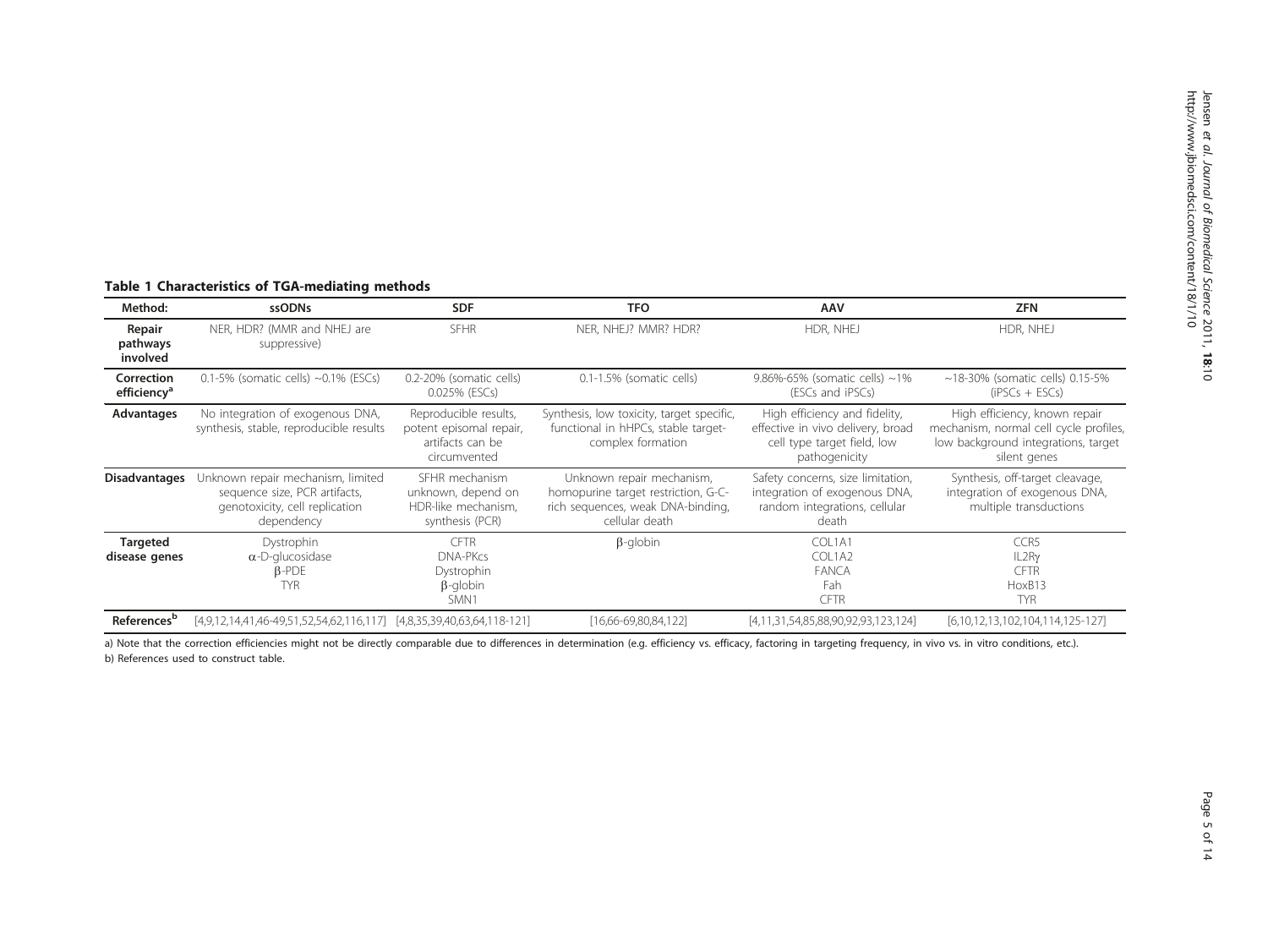transcribed strand complicating the binding of ssODNs [[50](#page-11-0)]. However, evidence show that the non-transcribed strand can be biased even when targeting transcriptionally silent genes [[9\]](#page-10-0). This means that the transcription machinery is not solely responsible, if at all, for the strand bias seen with ssODNs and transcription-independent factors must be involved in the process [[9,](#page-10-0)[49](#page-11-0)]. In addition, studies show that two identical mutations at different locations of a target gene is repaired with opposing bias, indicating high target sequence dependency and in this case a low GC content in the flanking region favoring correction of the non-transcribed strand [[51\]](#page-11-0). The specific repair mechanism underlying ssODNmediated TGA is still disputed. However, a general consensus on the suppressive role of the MMR pathway has been established with several groups reporting a correction efficiency increase in Msh2-deficient cells  $[12,14,47,52,53]$  $[12,14,47,52,53]$  $[12,14,47,52,53]$  $[12,14,47,52,53]$  $[12,14,47,52,53]$  $[12,14,47,52,53]$  $[12,14,47,52,53]$  $[12,14,47,52,53]$ . The reason for this is not yet elucidated. However, Msh2 is known to suppress homeologous recombination, i.e. HR between nearly homologous sequences, potentially by functioning as an anti-recombinase - a phenomenon known as heteroduplex rejection [[54,55\]](#page-11-0). On the basis of this, the Msh2 protein has been suggested to block ssODN-DNA heteroduplex formation at the replication forks because of the sequence divergence present here [[14,](#page-10-0)[54\]](#page-11-0). Likewise, cells lacking the mismatch repair endonuclease Pms2 also showed a higher level of ssODN-mediated TGA [[46\]](#page-11-0). Recent results show that the cellular introduction of ssODNs leads to an increase in the amount of genomic DSBs [[12,](#page-10-0)[48\]](#page-11-0). This indicates a genotoxic effect of ssODNs but more notably that HDR could be involved in the TGA mechanism, despite the fact that ssODNs are complementary and not homologous to their target strands. Likewise, the presence of these DSBs could explain the aforementioned cell cycle arrest seen in ssODN-treated cells with HDR-mediated repair causing arresting phosphorylation of cell cycle checkpoint proteins [[12](#page-10-0),[41\]](#page-11-0). Besides the involvement of MMR and HDR, the NER proteins, XPG and ERCC4 seems to be required to facilitate ssODN-mediated TGA, whereas components in the NHEJ pathway was found to inhibit the correction process [[54,56](#page-11-0)]. The latter finding has been challenged however, with recent data showing that ssODNs compete for DSB-produced ends that would otherwise engage in NHEJ [[57](#page-11-0)]. Furthermore, it was shown that single strand annealing (SSA) which is a repair pathway correcting DSBs occurring between repetitive DNA sequences is not involved in ssODN-mediated TGA, as otherwise described in yeast [[57](#page-11-0),[58](#page-11-0)]. Recently, the involvement of another DNA repair pathway, known as base excision repair (BER), has also been implicated in ssODN-mediated TGA by the use of methyl-CpG-modified ssODNs [[30\]](#page-10-0). These oligonucleotides are able to bind MBD4, a member of the BER pathway, and a gene correction efficiency increase of more than 10-fold compared to unmodified ssODNs was seen [[30\]](#page-10-0). Methyl-CpG-modified ssODNs are restricted by the necessity of a guanine immediately 3' of the base targeted for repair [[30\]](#page-10-0).

However, the ability to correct single-base mutations without the incorporation of large pieces of exogenous DNA has made ssODN-mediated TGA thoroughly studied and employed in mammalian cells.

Chimeric RNA/DNA oligonucleotides (RDOs) are another type of oligonucleotides which have been investigated for TGA. Compared to ssODNs, the RDO structure is more complex with a hairpin structure comprising a DNA strand, homologous to the targeted strand, pairing with RNA-nucleotides flanking the mismatched base [[3\]](#page-10-0). The all-DNA strand of the RDO has been shown to be the only active player in the TGA process [[59\]](#page-11-0). To avoid degradation of the RNA-moieties by cellular nucleases these nucleotides are usually modified by 2'-O-methylation of the sugar units [[60\]](#page-11-0). It is believed that upon target invasion a heteroduplex is formed causing cellular recognition of the newly formed mismatch and leading to nucleotide correction using the all-DNA RDO-strand as template [[3](#page-10-0)]. RDOs are rarely used in gene correction studies today, primarily due to a lack of reproducibility of correction efficiencies [[2,3,](#page-10-0)[41,51,54](#page-11-0),[60](#page-11-0)-[62\]](#page-11-0).

## Small DNA-fragments

Small DNA-fragments (SDFs), also known as small homologous DNA fragments, can be used for TGA. The fragments usually comprise 400-1000 bp and are homologous to their DNA target sequence being able to concurrently modify up to 4 sequential basepairs in vitro as well as in vivo [\[40,63\]](#page-11-0). SDFs induce genetic modification by means of a homology-based mechanism known as small fragment homologous replacement (SFHR) [[63,64\]](#page-11-0). The details of the SFHR mechanism are still unknown [[64](#page-11-0)]. However, homologous pairing is believed to cause the endogenous DNA target sequence to be replaced by the exogenous SDF after the introduction of this fragment into the cell nucleus [[63](#page-11-0)]. This replacement causes a genetic modification of the targeted mismatch. Surprisingly, the HDR repair pathway does not seem to be directly involved in the SFHR-mechanism. This is based on the finding of SDF-corrected cells expressing wildtype p53, which normally inhibits homologous recombination through binding of Rad51 and the MRN complex [\[64,65](#page-11-0)].

SDFs can be created as either ds or ss DNA molecules - the latter by heat-denaturation of the double-stranded molecule [[64\]](#page-11-0). Studies conducted using mammalian cells indicate no difference in correction efficiency between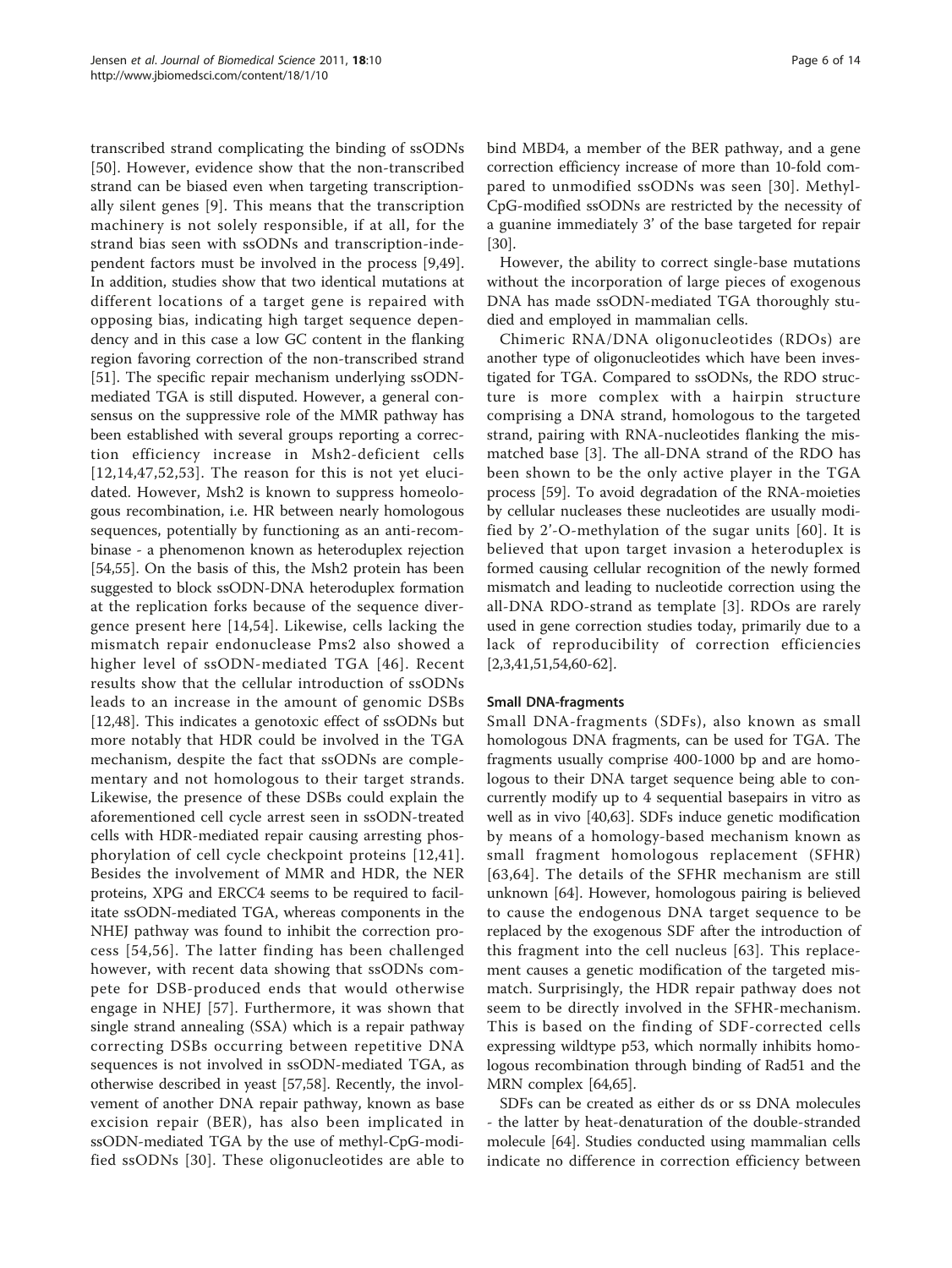ss- and ds-SDFs [[63](#page-11-0),[64\]](#page-11-0). However, a study carried out using E. Coli indicates a higher efficiency using ss-SDFs compared to ds-SDFs [[35\]](#page-11-0). This may be due to circumvention of an SDF unpairing process, which in this study is suggested to be the rate-limiting step of the bacterial SFHR process [[35\]](#page-11-0). Like several other TGA techniques including e.g. ODNs and TFOs (see below), SDFs have shown relatively high correction efficiencies within episomal target genes in vitro as well as in vivo [[4,8\]](#page-10-0). SDF-mediated episomal gene repair has been reported in mouse embryonic stem cells and in human hematopoietic stem/progenitor cells [[8](#page-10-0),[38,40\]](#page-11-0). However, the chromosomal correction efficiency obtained using the SFHR method is decreased compared to ssODNs, as opposed to the episomal repair efficiency [[8\]](#page-10-0). The explanation for this disparity could be the increased mobility experienced by smaller molecules like ssODNs compared to larger molecules, possibly facilitating increased access to the nucleus [\[8](#page-10-0)]. In support of this notion we found that SDFs were superior to ssODNs in the correction of a 1567G>A mutation in episomal  $\beta$ -galactosidase genes (Figure 3). Furthermore, we used SDFs to correct mutations in  $\beta$ -galactosidase genes in vivo in mouse liver after hydrodynamic tail vein injection (unpublished results). SDFs have also been successfully employed for permanent ex vivo repair of the DNA-PKcs genes in a SCID mouse cell line [\[63\]](#page-11-0).

In order to increase the correction efficiency of SDFs, ionizing radiation or treatment with Dox (doxorubicin), which inhibits topoisomerase II, has been employed [[4,](#page-10-0)[63](#page-11-0)]. The DSBs induced by these treatments are known to activate endogenous repair pathways relying on homologous recognition [\[4](#page-10-0)]. Besides Dox-treatment, cellular treatment with phleomycin which is a DNAcleaving antibiotic able to cause  $S/G_2$  cell cycle shifts, results in a 5-fold correction efficiency increase on chromosomal targets [\[4](#page-10-0)]. This indicates SDF-mediated cell cycle phase dependency as well as an involvement of DNA replication in the SFHR mechanism, as reported for ssODN-mediated TGA.

An advantage of SDF-mediated gene modification is the reproducibility of results and no PCR artifacts occurring with the concentrations of SDFs used to produce high correction efficiencies (0.2-10%) [\[38,40](#page-11-0)]. However, lack of knowledge on the mechanism underlying SFHR and the error-prone PCR-based production method limits the use of this technique.

# Triplex-forming oligonucleotides (incl. peptide nucleic acids)

Triplex-forming oligonucleotides (TFOs) and peptide nucleic acids (PNAs) are single-stranded triplex-forming molecules exhibiting target sequence complementarity [[66,67](#page-11-0)]. TFOs are short oligonucleotides (10-50 bp)



consisting of RNA, DNA or synthetic derivatives (described later), which bind to the major groove of duplex DNA [[67](#page-11-0)]. Hereby, the TFO functions as a  $3<sup>rd</sup>$ strand in a DNA-TFO-DNA triplex [\[67,68](#page-11-0)]. The specific binding is limited to homopurine tracts of the target sequence because the triplex is based on Hoogsteen bonds which are dependent on the available H-bond existing in purines [[68,69\]](#page-11-0).

Once bound to the targeted DNA, electrostatic repulsions originating between the TFO and DNA duplex are believed to trigger an, as yet, unknown series of DNA repair pathways [[68,70](#page-11-0)]. The NER pathway has been shown important for this repair process, with TFOmediated TGA not occurring in XPA- or CSB-depleted cells [[70,71](#page-11-0)]. Furthermore XPC/Rad23B has been shown to recognize the TFO-induced triplex structure whereas XPD and XPF are believed to cleave the distorted DNA followed by strand re-synthesis by Polζ (polymerase ζ), which is involved in translesion bypass synthesis [[68](#page-11-0),[72,73\]](#page-11-0). NER as well as MMR has furthermore been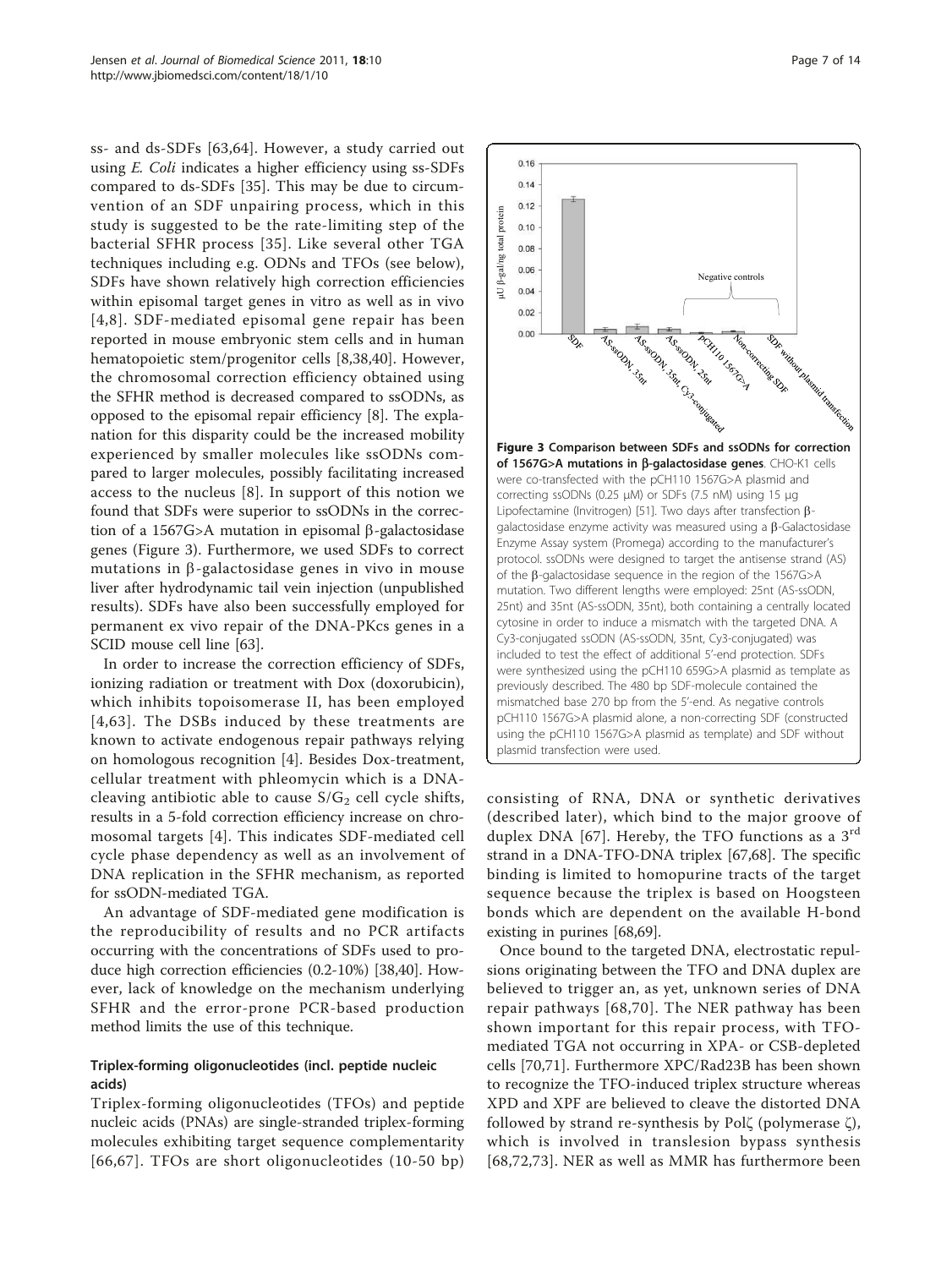implicated in TFO-mediated TGA by the use of TFOs conjugated with the phototoxic mutagen psoralen. These modified TFOs induce TFO-directed psoralen interstrand crosslinks (Tdp-ICLs) which seem to be recognized by a multimeric complex consisting of either XPA-RPA (NER) and MutS $\beta$  (MMR) or XPC/Rad23B (NER) alone [[16\]](#page-10-0). These results have lead to the proposal of TFOmediated repair via an MMR-dependent error-free pathway as well as an NER-mediated error-prone pathway [[16,](#page-10-0)[74\]](#page-11-0). Furthermore, addition of TFOs along with a target-homologous DNA donor causes an increased gene correction efficiency leading to suggestions on the involvement of recombinatory repair pathways as well [[75\]](#page-11-0). NHEJ is suggested to take over repair of Tdp-ICLs when NER factors are absent, whereas the necessity of Rad51 for TFO-induced recombination implicates HDR in TFO-mediated TGA [[68,71\]](#page-11-0). In addition, a repair mechanism shift exist between longer (~30nt) and shorter  $(\sim 10nt)$  TFOs with longer ones being repaired by NHEJ and shorter ones by NER [[68](#page-11-0),[76](#page-11-0)].

Synthetic derivatives of nucleic acids used to create modified TFOs include methylene or ethylene bridged 2'-O, 4'-C's of the TFO backbone. These are known as bridged/locked nucleic acids (BNA/LNA) and ethylene nucleic acids (ENA), respectively, and are able to increase stability as well as correction efficiency under various physical conditions [[77](#page-12-0)-[79\]](#page-12-0). However, LNAmodified TFOs has yet to show a significant in vivo correction efficiency increase compared to unmodified TFOs [\[4](#page-10-0)]. This, in addition to a restriction to homopurine target sequences as well as weak DNA duplex binding at pH above 6, has made TFO-mediated TGA a subject for optimization [\[4](#page-10-0)[,69,](#page-11-0)[77,78\]](#page-12-0).

PNAs provide a functional alternative to TFOs and are 12-18 nucleotides with a DNA backbone completely substituted by uncharged N-(2-aminoethyl)-glycine polyamides [\[80](#page-12-0)]. This modification highly increases the stability of the molecule through nuclease and protease resistance [\[80\]](#page-12-0). Furthermore, it enables a stable complex formation with the target DNA because of no electrostatic repulsions between the molecules [[68\]](#page-11-0). This stability can be further enhanced by PNA-conjugation of the DNA intercalator molecule, 9-aminoacridine [\[81\]](#page-12-0).

PNAs exist as three different variants: PNA oligomers, bis-PNAs and pseudo-complementary PNAs (pcPNAs) [[66](#page-11-0),[82](#page-12-0)]. PNA oligomers can engage in either DNA-PNA-DNA triplexes like TFOs or in a PNA-DNA-PNA triplex invasion complex with the second DNA strand displaced as a P-loop [[83\]](#page-12-0). Both of these complexes depend, at least partly, on Hoogsteen bonds causing a similar restriction to homopurine tracts as seen with TFOs. Likewise, bis-PNAs (2 PNA oligomers connected by a linker) induce PNA-DNA-PNA triplex invasion complexes [[80\]](#page-12-0). These molecules have been shown to successfully correct a  $\beta$ -globin splice site mutation in primary hematopoietic progenitor cells [\[66](#page-11-0)]. However, target restriction to homopurine tracts is considered to be a major drawback of the triplexing method. Thus, double-duplex forming pcPNAs are the primary molecules used in PNA-mediated TGA today.

In pcPNAs, A and T nucleobases of the backbone have been replaced with pseudo-complementary 2,6-diaminopurine (D) and 2-thiouracil  $(U_s)$  bases, respectively [[84\]](#page-12-0). This incorporation sterically inhibits the otherwise stable PNA-PNA duplex formation and results in a double duplex invasion complex with the targeted DNA [[69](#page-11-0)]. This type of invasion is solely dependent on Watson-Crick base pairing exempting pcPNAs from the homopurine target restriction [[67](#page-11-0)]. Using N-(aminoethyl)-D-lysine entities the pcPNA backbone can be positively charged resulting in stable DNA duplex invasion complexes because of the electrostatic attraction between pcPNA and target [[84\]](#page-12-0). The induced polarity furthermore enables invasion of G-C rich target sequences, which has otherwise been complicated by the lack of pseudo-complementary G-C nucleobases [[84](#page-12-0)]. The modification has resulted in episomal correction frequencies of 0.65% [[69\]](#page-11-0). However, the target sequence is still required to contain ≥50% A-T's in order to avoid PNA-PNA duplex formation [[67\]](#page-11-0). Histone deacetylase (HDAC) inhibitor treatment following S-phase synchronization has furthermore lead to chromosomal correction efficiencies of 0.78% indicating a role for DNA replication in the mechanism of pcPNA-mediated TGA [[69](#page-11-0)]. The uncertainties concerning the TFO-mediated repair mechanism apply for PNA-based technology as well, with the mechanism employed by these techniques believed to be similar, if not identical [[69\]](#page-11-0). Since this mechanism has yet to be elucidated the use of pcPNAs for TGA is still not fully exploited.

## Adeno-associated virus vectors

Targeted gene alteration using vectors based on adenoassociated viruses (AAVs) has been studied for more than a decade. AAVs are icosahedral viruses consisting of a 4.7 kb single-stranded genome encoding rep- and cap-genes important for viral replication and capsid formation, respectively [\[85\]](#page-12-0). These genes are flanked by two inverted terminal repeats (ITRs, 145nt each), which are cis-acting elements necessary for viral transduction and functionality in TGA. The ITRs are the only original viral elements present in recombinant AAV vectors (rAAV), where rep- and cap-genes have been replaced by the homologous target-specific DNA before cellular introduction [\[4](#page-10-0)]. For production of the viral vectors the rep- and cap-genes are provided in trans.

After entry of the vector into the cell, target-specific homologous DNA is believed to activate and recruit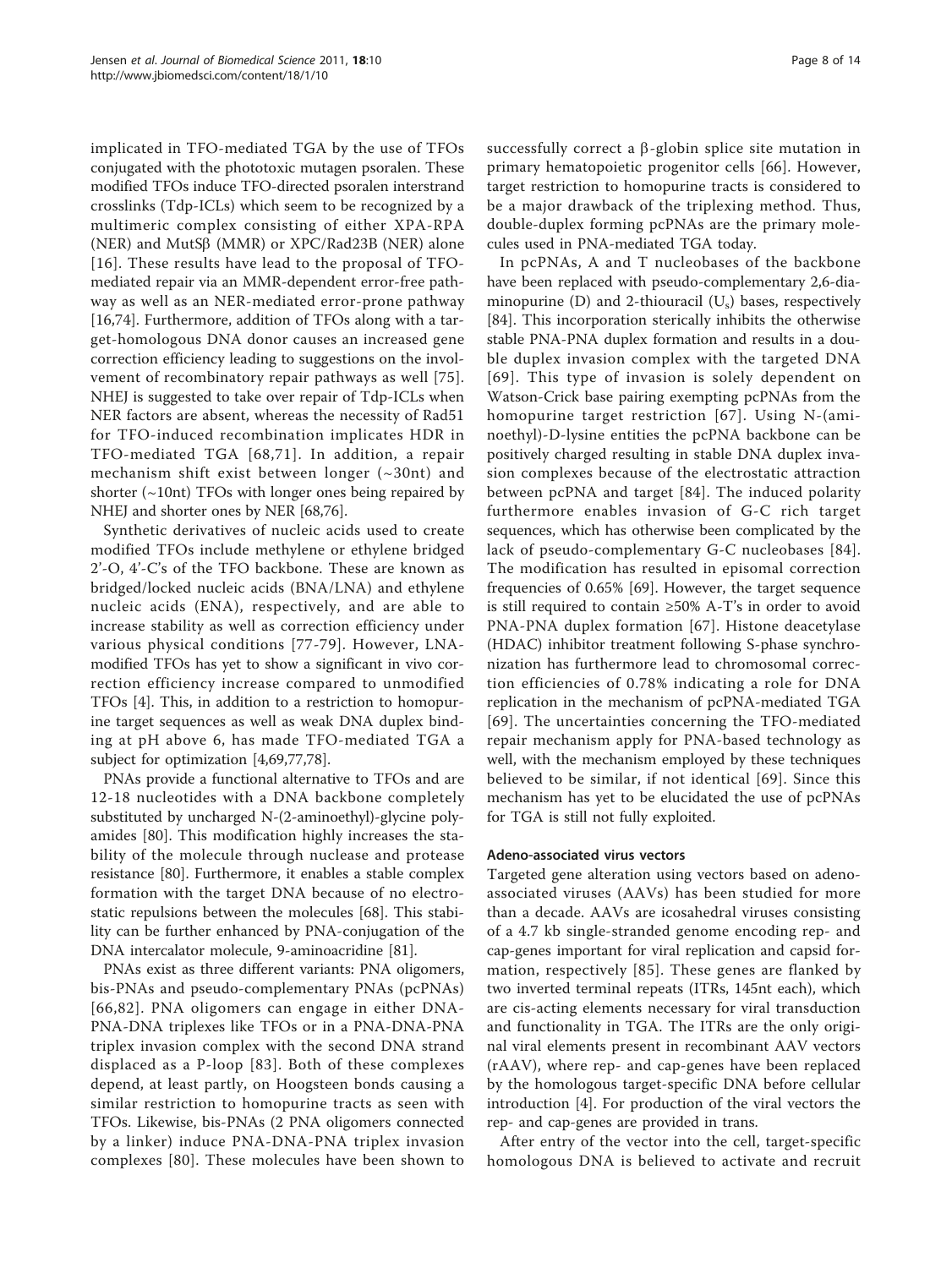HR-dependent repair factors, such as members of the MRN complex as well as Rad51 and Rad54 [[86](#page-12-0)]. However, as described earlier, mammalian NHEJ is predominant compared to HDR for which reason homologous recombination is fairly undermined [[31\]](#page-11-0). This is an obstacle that must be overcome since gene targeting is only seen when the DNA donor is enrolled in the HDR pathway. For this reason, several groups have studied transient knock-down of one or more protein factors known to be involved in the NHEJ pathway and this with success. By creating heterodimeric Ku70<sup>+/-</sup> cells and using Ku70siRNA, it has been possible to increase gene targeting frequency at a chromosomal locus almost 9-fold [\[31\]](#page-11-0). Likewise, transient depletion of Ku70 and XRCC4, the latter being part of the XRCC4-LigIV complex responsible for NHEJ-mediated ligation, created an 11-fold increase in HDR-mediated repair [\[32](#page-11-0)]. However, a major restriction to the use of AAV vectors for TGA is the high ratio of random integrations (RI) to targeted HDR events seen in mammalian cells [[5](#page-10-0),[87,88\]](#page-12-0). The transient knock-down of Ku70 did not appear to affect the RI frequency and with NHEJ believed to be the cause of RI, these results indicate the existence of a Ku70-independent NHEJ-pathway [[31](#page-11-0)]. An alternative NHEJ-pathway (A-NHEJ) has indeed been reported, functioning in lymphoid cancers and being independent of Ku70 and XRCC4 as well as other important NHEJrelated factors [[89\]](#page-12-0). However, the simultaneous depletion of Ku70 and XRCC4 caused a decrease of RI, suggesting that XRCC4 may simply be more pivotal than Ku70 in NHEJ-directed RIs [[32](#page-11-0)].

As seen with SDFs [[63](#page-11-0)], the introduction of DSBs as well as SSBs following the transduction process has demonstrated a significant increase in AAV-mediated correction efficiency reaching levels as high as 65% [[88\]](#page-12-0). This increase supports the involvement of HDR and NHEJ in AAV-induced genetic correction. Furthermore, S-phase dependency seems important with the  $S/G_2$ -arresting drug phleomycin leading to a 10-fold increase in the chromosomal correction efficiency of AAVs [\[4](#page-10-0)]. A direct correlation between intracellular AAV copy numbers and gene targeting frequency has been confirmed [[11\]](#page-10-0). An advantage of AAV-based TGA is the success with which mesenchymal, hematopoietic and embryonic stem cells as well as induced pluripotent stem cells have been genetically targeted - with correction efficiencies ranging from 0.07-1% [[90](#page-12-0)-[93](#page-12-0)]. However, despite most groups only reaching stem cell efficiencies around 0.01-0.1%, the potential use of this technique to modify stem cells is revolutionary [[5,11](#page-10-0)[,91](#page-12-0)]. Based on high fidelity gene targeting, lack of pathogenicity and efficient in vivo delivery, AAV-mediated TGA shows great promise for the future.

## Zinc-finger nucleases

Zinc-finger nucleases (ZFNs) can be used for highly efficient TGA in mammalian episomal as well as chromosomal loci [\[13](#page-10-0)[,94,95](#page-12-0)]. ZFNs are created by the fusion of 3-4 zinc-finger domains (ZFs), arranged in a  $\beta\beta\alpha$ -fold coordinated by  $Zn^{2+}$ , with the non-specific DNA-cleavage domain of the type IIS restriction enzyme, FokI [\[6](#page-10-0)[,96,97](#page-12-0)]. Target specificity is determined by the amino-terminal end of the ZFs involved, and with the re-engineering of these domains, amino acid composition can be modified to induce highly specific ZFN-target binding [[98](#page-12-0)]. The central feature of this technique is to induce DSBs in the DNA target which is done by dimerization of the FokI nuclease domains [[99,100\]](#page-12-0). Therefore, ZFNs are produced in pairs with the FokI domains dimerizing at palindromic target sequences [[10,](#page-10-0)[99\]](#page-12-0). The ZFNs are designed to bind the targeted sequence in opposite directions recognizing a total of 18-24 bp [[101](#page-12-0)]. This specificity ensures that only the targeted DNA sequence will be bound considering the size of the mammalian genome [[102\]](#page-12-0). By supplying the ZFN pair to cells, genetic disruption is obtained by a FokI-facilitated DSB, which most likely is repaired by the NHEJ pathway resulting in permanent damage to the inflicted gene [[103](#page-12-0)]. Conversely, if a DNA donor is simultaneously supplied to the ZFN-targeted cells genetic correction of the targeted sequence, through the activation of HDR, is achieved with HR of target and donor DNA [\[13](#page-10-0)].

The use of ZFNs for genetic correction has proven to be highly proficient with somatic gene correction efficiencies of ~18-30% being repeatedly reproduced and with human embryonic as well as hematopoietic stem cells being successfully targeted [[6,13](#page-10-0),[95,104](#page-12-0)]. Surprisingly, the genetic correction of human CD34<sup>+</sup> hematopoietic progenitor cells has exhibited relatively low efficiencies (0.11%) compared to stem cells [[13](#page-10-0)]. This divergence may be caused by poor growth as single cells, an ability necessary for specialized selection [[95](#page-12-0)]. Furthermore, the lack of a single construct harboring the ZFN pair as well as the donor DNA might contribute to the low correction efficiencies due to complications concerning multiple transductions of progenitor cells [[13,](#page-10-0)[105](#page-12-0)]. Recent results show, however, that an optimal ratio between donor DNA and ZFNs is crucial to the gene correction efficiency in primary and adult fibroblasts as well as murine ES cells and primary astrocytes [\[106\]](#page-12-0). A donor DNA:ZFN ratio of at least 10:1 was shown necessary for optimal correction, indicating the importance of separate constructs harboring the ZFN pair and the donor DNA [\[106](#page-12-0)]. With the induction of a DSB near the site of mutation, the highest ZFNmediated correctional efficiencies are reached - as seen with SDFs and AAVs [[63](#page-11-0),[88](#page-12-0),[107](#page-12-0)]. In cases where designing a ZFN binding at the vicinity of the genomic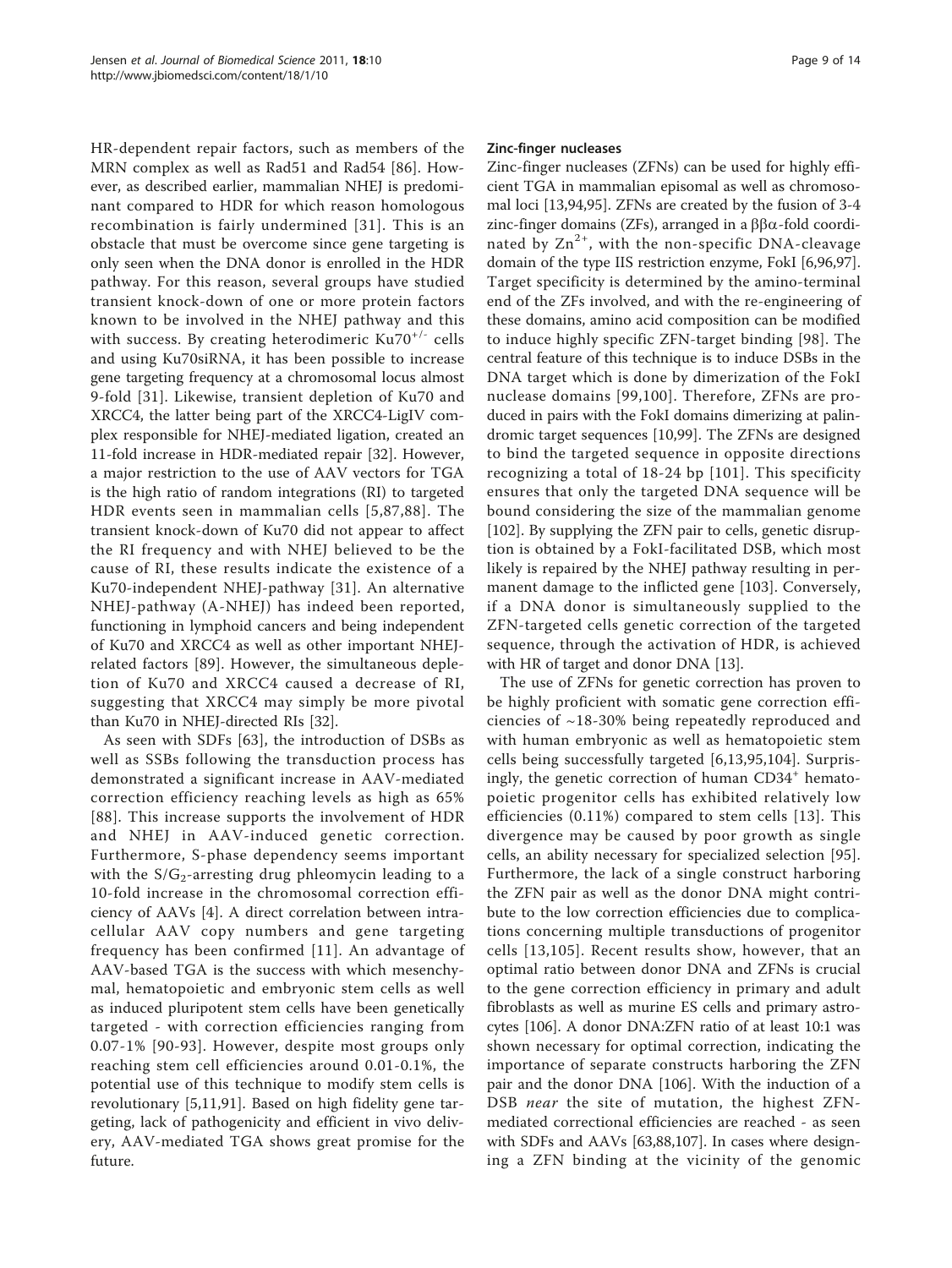mutation is impossible, genetic correction can be distantly stimulated [[102\]](#page-12-0). ZFNs inducing HR at a distance of 400 bp has been successfully employed - however, at a decreased recombination frequency [[102\]](#page-12-0).

Promising results have been obtained using an integrase-defective lentiviral vector (IDLV) delivery method for ZFNs with somatic correction efficiencies reaching 29% [[13\]](#page-10-0). However, these results were questioned due to the lack of southern blot analysis eliminating potential RIs of the donor DNA as well as documenting the actual HR process [\[95,108,109](#page-12-0)]. Random integration of IDLVs in the human genome has likewise been detected, posing a serious risk of unintended genetic modification [[13](#page-10-0),[110](#page-12-0)]. Likewise, the extent of ZFN-mediated genotoxicity is still unresolved. A decreased phosphorylation of the mammalian damage sensor protein H2AX in ZFN-corrected cells compared to ssODN-treated cells indicates a tolerable level or complete lack of ZFNinduced genomic damage [\[12](#page-10-0)]. These results are further exciting due to the evidence of no misintegration of the donor DNA plasmid as well as no gross chromosomal rearrangements following ZFN-mediated genetic correction [\[6](#page-10-0)]. However, this conclusion could be challenged by reports of high frequencies of off-target cleavages by the ZFN pair, most likely caused by homodimerization of the individual ZFN-FokI domains [[99](#page-12-0),[102\]](#page-12-0). The problem may be solved by the addition of positive or negative charges to the individual ZFN during the construction of these, causing electrostatic repulsion among identical ZFNs [[10,](#page-10-0)[96](#page-12-0),[99](#page-12-0)]. Experiments performed using this type of charged ZFNs shows a 40-fold reduction in off-target cleavages whereas arresting the targeted cells in the  $G_2/M$  phase increased the HR:RI ratio almost 6-fold [\[99,111](#page-12-0)]. Shortening the half-lives of ZFN molecules by adding an N-terminal arginine resulted in reduced genotoxicity without decreasing the targeting efficiency [[112](#page-12-0)]. Other factors affecting ZFNmediated genotoxicity are the number of ZFs used with 4 being less toxic than 3, and the length of the ZF-FokI peptide linker with 4 amino acids being superior to 6 [[102](#page-12-0),[113](#page-12-0)].

The construction of the complex ZFN molecules has earlier posed a major drawback to the use of these for genetic modification [[114](#page-12-0)]. Originally, the ZFNs were constructed by the use of a modular assembly-method which encompasses the fusion of individual ZFs with established DNA-binding specificities [\[115](#page-12-0)]. Despite the relative ease with which this is performed, the efficiency of creating a functional ZFN pair is extremely low (<6%) [[114,115](#page-12-0)]. However, with the construction of the publically available platform OPEN (Oligomerized Pool ENgineering) the design of ZFNs has become easier as well as safer [[114](#page-12-0),[115\]](#page-12-0). Currently, the development of the ZFN-based technique is influenced by extensive

patenting complicating the progression of the technique [[94](#page-12-0)]. But with initiatives like the Zinc Finger Consortium providing public access to information concerning ZFN construction as well as expiration of predominant patents, this area is under constant development [[114](#page-12-0)].

# Conclusion

The ability to correct genomic mutations and repairing cellular defects has been the centre of extensive research for several decades. Successful studies have been made with the transfer of full-length genes, but a constantly emerging problem concerns the regulatory elements of the gene of interest. However, this problem has been circumvented with the emerging of targeted gene alteration, which is based on the stimulation of endogenous cellular repair mechanisms, i.e. no interfering with any regulatory elements whatsoever. Targeted gene alteration functions via the addition of a variety of oligonucleotides including single-stranded oligonucleotides, small DNA fragments, pseudo-complementary peptide nucleic acids, adeno-associated virus vectors and zincfinger nucleases. The former techniques rely on targetcomplementary oligonucleotides constructed by the use of standardized or synthetic nucleic acids. They have mainly received attention due to the ease and low cost with which they are synthesized as well as the stability of the molecules. However, gene correction efficiencies have generally been low in somatic cells (0.1-20%) and extremely low in various stem cells  $(\sim 0.1\%)$ . Furthermore, the lack of knowledge concerning the different genetic repair mechanisms stimulated by one of these methods complicates optimization of the techniques. Conversely, the latter techniques are based on targethomology and stimulate genetic repair efficiency by the activation of the homology-based repair mechanism, HDR. However, the error-prone NHEJ is an unwanted side effect of this stimulation for which reason focus has been put on the cellular shut-down of this pathway in order for HDR to dominate. This has proven to be successful and AAVs and ZFNs obtain gene correction efficiencies as high as 65% in somatic cells and 5% in stem and progenitor cells. Despite their difficulty in synthesis and potential safety concerns regarding viral pathogenicity these techniques appear very promising for future studies on targeted gene alteration.

In this article, we have reviewed the methods currently used in targeted gene repair and the underlying mechanisms. Although clinical gene therapy has been undergoing extensive progress within the last two decades, gene repair for clinical applications is still in its infancy. The level of chromosomal gene correction efficiencies has, until recently, been too low for clinical translation. The key to enhanced gene correction efficiency currently lies with an in-depth understanding of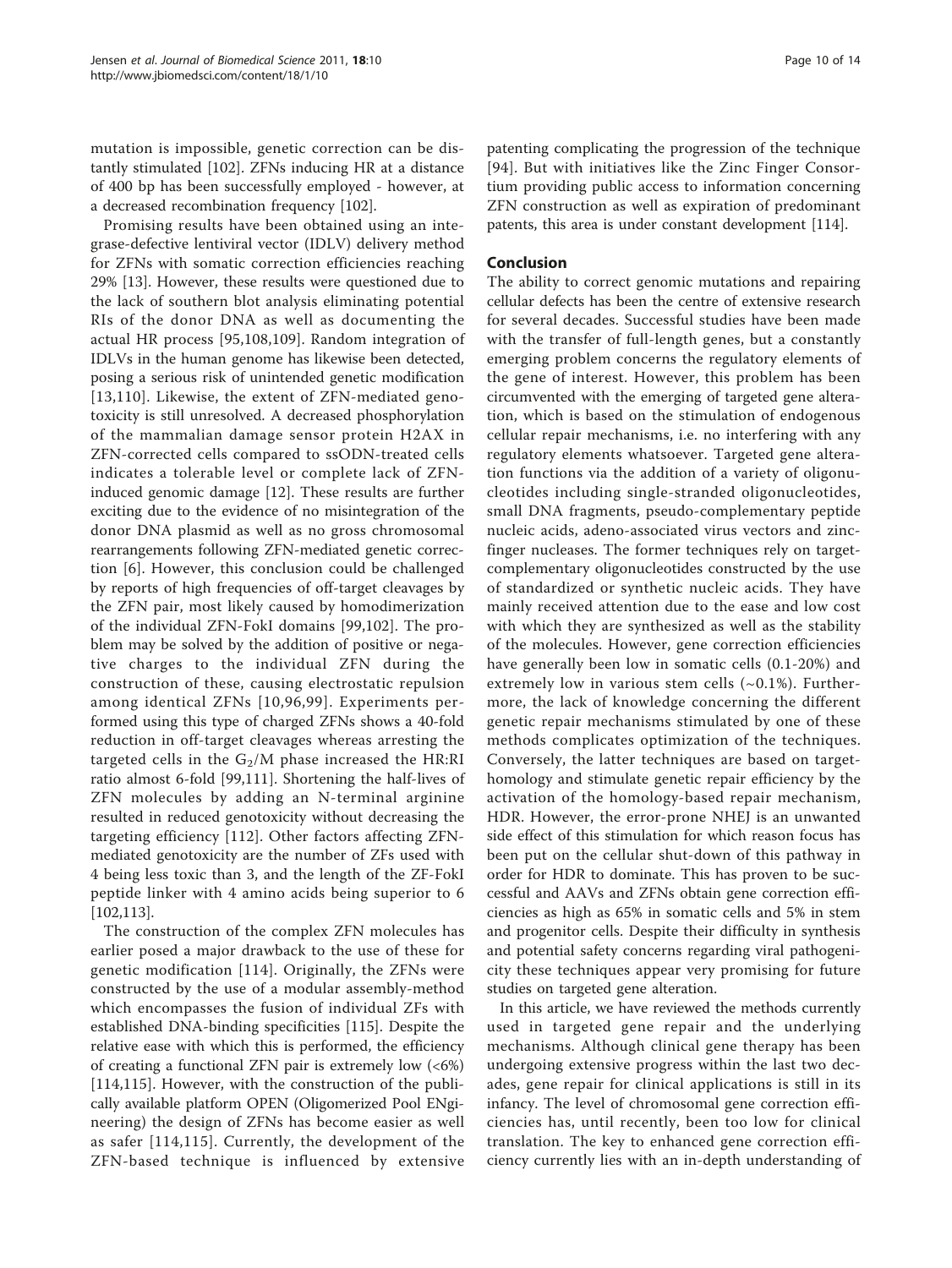<span id="page-10-0"></span>mammalian gene repair mechanisms involved in the different TGA techniques. Furthermore, development of robust assays to compare the efficiencies is necessary.

Efficient gene correction in progenitor cells is required to permanently correct heritable genetic diseases. The rapid evolution of efficient methods for generating pluripotent stem cells and improved ex vivo culture methods will certainly improve our possibilities. Furthermore, the development of Zinc-finger nucleases and the use of adeno-associated virus vectors for gene repair have made it possible to induce efficient gene correction both in vitro and in vivo. This certainly has shortened the distance to clinical trials. However, safety issues concerning ZFN-mediated genotoxicity, off-target cleavages, AAV-based viral concerns and random integrations still remain to be solved, but high throughput sequencing methods to check the outcome of the repair efforts are already available. Thus, we are not in doubt that clinical applications of gene repair techniques have a great future - initially for monogenic disorders.

#### Abbreviations

AAV: adeno-associated virus; BNA: bridged nucleic acid; CAK: cyclin-activated kinase; CSA: Cockayne syndrome group A; CSB: Cockayne syndrome group B: ds: double-stranded; DSB: double-stranded break; ENA: ethylene nucleic acid; HDAC: histone deacetylase; HR: homologous recombination; ITR: inverted terminal repeat; LNA: locked nucleic acid; MDB4: methyl-CpG binding domain protein 4; MRN: Mre11-Rad50-Nbs1 complex; PCNA: proliferating cell nuclear antigen; Pc-PNA: pseudo-complementary peptide nucleic acid; PNA: peptide nucleic acid; RDO: chimeric RNA/DNA oligonucleotide; RFC: replication factor C; RI: random integrations; RPA: replication protein A; SDF: small DNA fragment; ss: single-stranded; SSB: single-stranded break; ssODN: single-stranded oligo-deoxyribonucleotide; Tdp-ICL: TFO-directed psoralen interstrand crosslinks; TFO: triplex-forming oligonucleotide; TFIIH: transcription factor II H; TGA: targeted gene alteration; XPA/XPB/XPC/XPD/ XPF/XPG: xeroderma pigmentosum A, B, C, D, F and G, respectively; ZFN: zinc-finger nuclease.

#### Acknowledgements

Work in the laboratory of TGJ is supported by the Lundbeck Foundation and the Karen Elise Jensen Foundation.

#### Authors' contributions

The manuscript was prepared by NMJ and TGJ. All authors read and approved the final manuscript.

#### Competing interests

The authors declare that they have no competing interests.

### Received: 20 October 2010 Accepted: 2 February 2011 Published: 2 February 2011

#### References

- 1. Kotani H, Kmiec EB: [A role for RNA synthesis in homologous pairing](http://www.ncbi.nlm.nih.gov/pubmed/7520527?dopt=Abstract) [events.](http://www.ncbi.nlm.nih.gov/pubmed/7520527?dopt=Abstract) Mol Cell Biol 1994, 14:6097-6106.
- Yoon K, Cole-Strauss A, Kmiec EB: [Targeted gene correction of episomal](http://www.ncbi.nlm.nih.gov/pubmed/8700887?dopt=Abstract) [DNA in mammalian cells mediated by a chimeric RNA.DNA](http://www.ncbi.nlm.nih.gov/pubmed/8700887?dopt=Abstract) [oligonucleotide.](http://www.ncbi.nlm.nih.gov/pubmed/8700887?dopt=Abstract) Proc Natl Acad Sci USA 1996, 93:2071-2076.
- Andersen MS, Sorensen CB, Bolund L, Jensen TG: [Mechanisms underlying](http://www.ncbi.nlm.nih.gov/pubmed/12483462?dopt=Abstract) [targeted gene correction using chimeric RNA/DNA and single-stranded](http://www.ncbi.nlm.nih.gov/pubmed/12483462?dopt=Abstract) [DNA oligonucleotides.](http://www.ncbi.nlm.nih.gov/pubmed/12483462?dopt=Abstract) J Mol Med 2002, 80:770-781.
- 4. Leclerc X, Danos O, Scherman D, Kichler A: [A comparison of synthetic](http://www.ncbi.nlm.nih.gov/pubmed/19379497?dopt=Abstract) [oligodeoxynucleotides, DNA fragments and AAV-1 for targeted episomal](http://www.ncbi.nlm.nih.gov/pubmed/19379497?dopt=Abstract) [and chromosomal gene repair.](http://www.ncbi.nlm.nih.gov/pubmed/19379497?dopt=Abstract) BMC Biotechnol 2009, 9:35.
- 5. Liu X, Yan Z, Luo M, Zak R, Li Z, Driskell RR, Huang Y, Tran N, Engelhardt JF: [Targeted correction of single-base-pair mutations with adeno-associated](http://www.ncbi.nlm.nih.gov/pubmed/15047832?dopt=Abstract) [virus vectors under nonselective conditions.](http://www.ncbi.nlm.nih.gov/pubmed/15047832?dopt=Abstract) J Virol 2004, 78:4165-4175.
- 6. Urnov FD, Miller JC, Lee YL, Beausejour CM, Rock JM, Augustus S, Jamieson AC, Porteus MH, Gregory PD, Holmes MC: [Highly efficient](http://www.ncbi.nlm.nih.gov/pubmed/15806097?dopt=Abstract) [endogenous human gene correction using designed zinc-finger](http://www.ncbi.nlm.nih.gov/pubmed/15806097?dopt=Abstract) [nucleases.](http://www.ncbi.nlm.nih.gov/pubmed/15806097?dopt=Abstract) Nature 2005, 435:646-651.
- 7. Gruenert DC, Bruscia E, Novelli G, Colosimo A, Dallapiccola B, Sangiuolo F, Goncz KK: [Sequence-specific modification of genomic DNA by small DNA](http://www.ncbi.nlm.nih.gov/pubmed/12952908?dopt=Abstract) [fragments.](http://www.ncbi.nlm.nih.gov/pubmed/12952908?dopt=Abstract) J Clin Invest 2003, 112:637-641.
- 8. Nickerson HD, Colledge WH: [A comparison of gene repair strategies in](http://www.ncbi.nlm.nih.gov/pubmed/12907950?dopt=Abstract) [cell culture using a lacZ reporter system.](http://www.ncbi.nlm.nih.gov/pubmed/12907950?dopt=Abstract) Gene Ther 2003, 10:1584-1591.
- Bertoni C, Morris GE, Rando TA: [Strand bias in oligonucleotide-mediated](http://www.ncbi.nlm.nih.gov/pubmed/15563511?dopt=Abstract) [dystrophin gene editing.](http://www.ncbi.nlm.nih.gov/pubmed/15563511?dopt=Abstract) Hum Mol Genet 2005, 14:221-233.
- 10. Katada H, Komiyama M: [Artificial restriction DNA cutters as new tools for](http://www.ncbi.nlm.nih.gov/pubmed/19396851?dopt=Abstract) [gene manipulation.](http://www.ncbi.nlm.nih.gov/pubmed/19396851?dopt=Abstract) Chembiochem 2009, 10:1279-1288.
- 11. Miller DG, Wang PR, Petek LM, Hirata RK, Sands MS, Russell DW: [Gene targeting](http://www.ncbi.nlm.nih.gov/pubmed/16878127?dopt=Abstract) [in vivo by adeno-associated virus vectors.](http://www.ncbi.nlm.nih.gov/pubmed/16878127?dopt=Abstract) Nat Biotechnol 2006, 24:1022-1026.
- 12. Olsen PA, Solhaug A, Booth JA, Gelazauskaite M, Krauss S: [Cellular](http://www.ncbi.nlm.nih.gov/pubmed/19071233?dopt=Abstract) [responses to targeted genomic sequence modification using single](http://www.ncbi.nlm.nih.gov/pubmed/19071233?dopt=Abstract)[stranded oligonucleotides and zinc-finger nucleases.](http://www.ncbi.nlm.nih.gov/pubmed/19071233?dopt=Abstract) DNA Repair (Amst) 2009, 8:298-308.
- 13. Lombardo A, Genovese P, Beausejour CM, Colleoni S, Lee YL, Kim KA, Ando D, Urnov FD, Galli C, Gregory PD, Holmes MC, Naldini L: [Gene](http://www.ncbi.nlm.nih.gov/pubmed/17965707?dopt=Abstract) [editing in human stem cells using zinc finger nucleases and integrase](http://www.ncbi.nlm.nih.gov/pubmed/17965707?dopt=Abstract)[defective lentiviral vector delivery.](http://www.ncbi.nlm.nih.gov/pubmed/17965707?dopt=Abstract) Nat Biotechnol 2007, 25:1298-1306.
- 14. Maguire KK, Kmiec EB: [Multiple roles for MSH2 in the repair of a deletion](http://www.ncbi.nlm.nih.gov/pubmed/17113727?dopt=Abstract) [mutation directed by modified single-stranded oligonucleotides.](http://www.ncbi.nlm.nih.gov/pubmed/17113727?dopt=Abstract) Gene 2007, 386:107-114.
- 15. Tsuchiya H, Uchiyama M, Hara K, Nakatsu Y, Tsuzuki T, Inoue H, Harashima H, Kamiya H: [Improved gene correction efficiency with a tailed](http://www.ncbi.nlm.nih.gov/pubmed/18642931?dopt=Abstract) [duplex DNA fragment.](http://www.ncbi.nlm.nih.gov/pubmed/18642931?dopt=Abstract) Biochemistry 2008, 47:8754-8759.
- 16. Zhao J, Jain A, Iyer RR, Modrich PL, Vasquez KM: [Mismatch repair and](http://www.ncbi.nlm.nih.gov/pubmed/19468048?dopt=Abstract) [nucleotide excision repair proteins cooperate in the recognition of DNA](http://www.ncbi.nlm.nih.gov/pubmed/19468048?dopt=Abstract) [interstrand crosslinks.](http://www.ncbi.nlm.nih.gov/pubmed/19468048?dopt=Abstract) Nucleic Acids Res 2009, 37:4420-4429.
- 17. Hsieh P, Yamane K: [DNA mismatch repair: molecular mechanism, cancer,](http://www.ncbi.nlm.nih.gov/pubmed/18406444?dopt=Abstract) [and ageing.](http://www.ncbi.nlm.nih.gov/pubmed/18406444?dopt=Abstract) Mech Ageing Dev 2008, 129:391-407.
- 18. Kunkel TA, Erie DA: [DNA mismatch repair.](http://www.ncbi.nlm.nih.gov/pubmed/15952900?dopt=Abstract) Annu Rev Biochem 2005, 74:681-710.
- 19. Kunz C, Saito Y, Schar P: [DNA Repair in mammalian cells: Mismatched](http://www.ncbi.nlm.nih.gov/pubmed/19153655?dopt=Abstract) [repair: variations on a theme.](http://www.ncbi.nlm.nih.gov/pubmed/19153655?dopt=Abstract) Cell Mol Life Sci 2009, 66:1021-1038.
- 20. Nouspikel T: [DNA repair in mammalian cells: Nucleotide excision repair:](http://www.ncbi.nlm.nih.gov/pubmed/19153657?dopt=Abstract) [variations on versatility.](http://www.ncbi.nlm.nih.gov/pubmed/19153657?dopt=Abstract) Cell Mol Life Sci 2009, 66:994-1009.
- 21. Yano K, Morotomi-Yano K, Adachi N, Akiyama H: [Molecular mechanism of](http://www.ncbi.nlm.nih.gov/pubmed/19346677?dopt=Abstract) [protein assembly on DNA double-strand breaks in the non-homologous](http://www.ncbi.nlm.nih.gov/pubmed/19346677?dopt=Abstract) [end-joining pathway.](http://www.ncbi.nlm.nih.gov/pubmed/19346677?dopt=Abstract) J Radiat Res (Tokyo) 2009, 50:97-108.
- 22. van Gent DC, van der Burg M: [Non-homologous end-joining, a sticky](http://www.ncbi.nlm.nih.gov/pubmed/18066085?dopt=Abstract) [affair.](http://www.ncbi.nlm.nih.gov/pubmed/18066085?dopt=Abstract) Oncogene 2007, 26:7731-7740.
- 23. Bernstein KA, Rothstein R: [At loose ends: resecting a double-strand break.](http://www.ncbi.nlm.nih.gov/pubmed/19490890?dopt=Abstract) Cell 2009, 137:807-810.
- 24. Li GM: [Mechanisms and functions of DNA mismatch repair.](http://www.ncbi.nlm.nih.gov/pubmed/18157157?dopt=Abstract) Cell Res 2008, 18:85-98.
- 25. Modrich P: [Mechanisms in eukaryotic mismatch repair.](http://www.ncbi.nlm.nih.gov/pubmed/16905530?dopt=Abstract) J Biol Chem 2006, 281:30305-30309.
- 26. de Boer J, Hoeijmakers JH: [Nucleotide excision repair and human](http://www.ncbi.nlm.nih.gov/pubmed/10688865?dopt=Abstract) [syndromes.](http://www.ncbi.nlm.nih.gov/pubmed/10688865?dopt=Abstract) Carcinogenesis 2000, 21:453-460.
- 27. Riedl T, Hanaoka F, Egly JM: [The comings and goings of nucleotide](http://www.ncbi.nlm.nih.gov/pubmed/14517266?dopt=Abstract) [excision repair factors on damaged DNA.](http://www.ncbi.nlm.nih.gov/pubmed/14517266?dopt=Abstract) EMBO J 2003, 22:5293-5303.
- 28. Bergoglio V, Magnaldo T: [Nucleotide excision repair and related human](http://www.ncbi.nlm.nih.gov/pubmed/18724052?dopt=Abstract) [diseases.](http://www.ncbi.nlm.nih.gov/pubmed/18724052?dopt=Abstract) Genome Dyn 2006, 1:35-52.
- 29. Robertson AB, Klungland A, Rognes T, Leiros I: [DNA repair in mammalian](http://www.ncbi.nlm.nih.gov/pubmed/19153658?dopt=Abstract) [cells: Base excision repair: the long and short of it.](http://www.ncbi.nlm.nih.gov/pubmed/19153658?dopt=Abstract) Cell Mol Life Sci 2009, 66:981-993.
- 30. Bertoni C, Rustagi A, Rando TA: [Enhanced gene repair mediated by](http://www.ncbi.nlm.nih.gov/pubmed/19854937?dopt=Abstract) [methyl-CpG-modified single-stranded oligonucleotides.](http://www.ncbi.nlm.nih.gov/pubmed/19854937?dopt=Abstract) Nucleic Acids Res 2009, 37:7468-7482.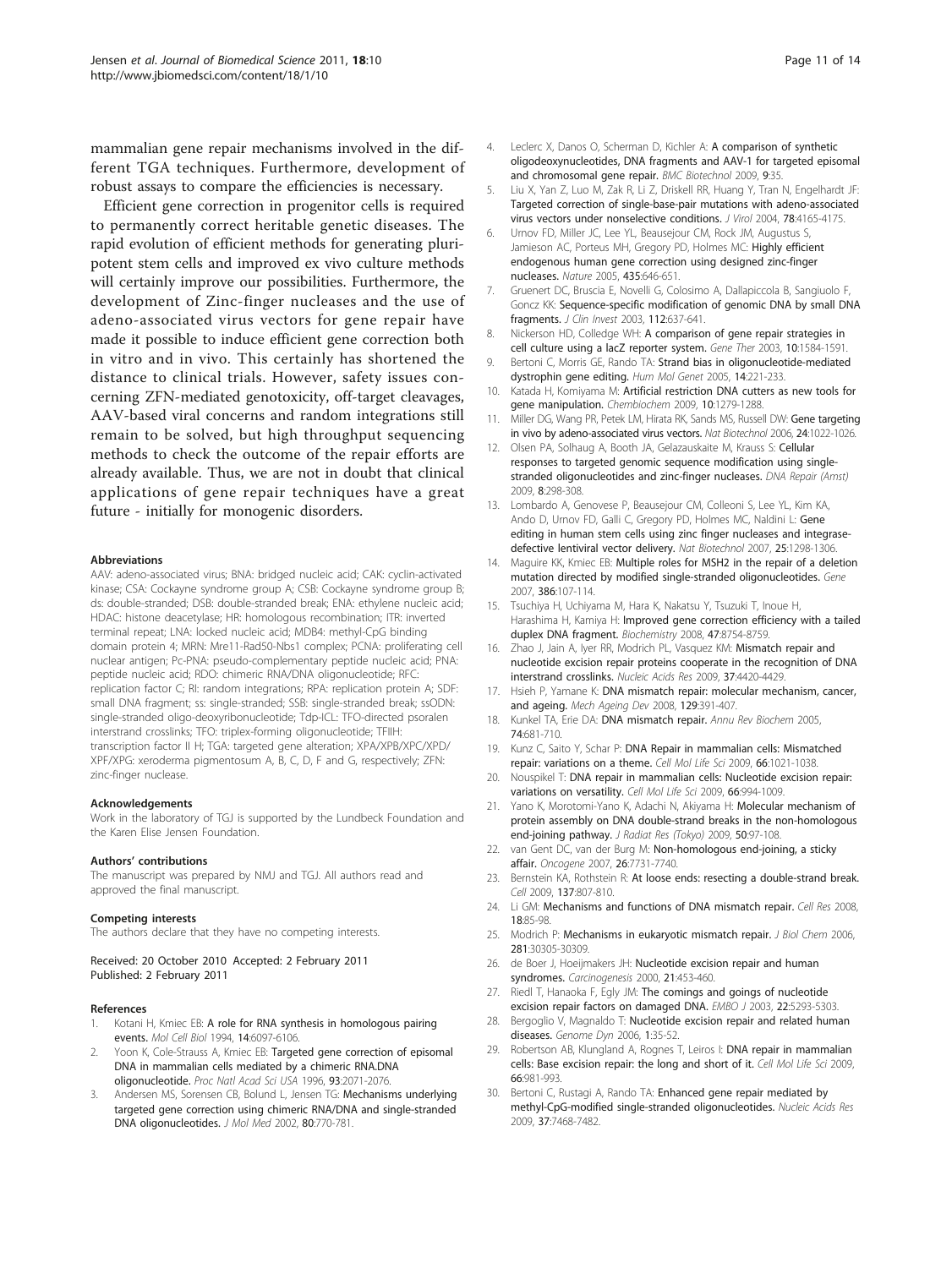- <span id="page-11-0"></span>31. Fattah FJ, Lichter NF, Fattah KR, Oh S, Hendrickson EA: [Ku70, an essential](http://www.ncbi.nlm.nih.gov/pubmed/18562296?dopt=Abstract) [gene, modulates the frequency of rAAV-mediated gene targeting in](http://www.ncbi.nlm.nih.gov/pubmed/18562296?dopt=Abstract) [human somatic cells.](http://www.ncbi.nlm.nih.gov/pubmed/18562296?dopt=Abstract) Proc Natl Acad Sci USA 2008, 105:8703-8708.
- 32. Bertolini LR, Bertolini M, Maga EA, Madden KR, Murray JD: [Increased gene](http://www.ncbi.nlm.nih.gov/pubmed/18759011?dopt=Abstract) [targeting in Ku70 and Xrcc4 transiently deficient human somatic cells.](http://www.ncbi.nlm.nih.gov/pubmed/18759011?dopt=Abstract) Mol Biotechnol 2009, 41:106-114.
- 33. Jones JM, Gellert M, Yang W: [A Ku bridge over broken DNA.](http://www.ncbi.nlm.nih.gov/pubmed/11591342?dopt=Abstract) Structure 2001, 9:881-884.
- 34. Mimitou EP, Symington LS: [Nucleases and helicases take center stage in](http://www.ncbi.nlm.nih.gov/pubmed/19375328?dopt=Abstract) [homologous recombination.](http://www.ncbi.nlm.nih.gov/pubmed/19375328?dopt=Abstract) Trends Biochem Sci 2009, 34:264-272.
- 35. Tsuchiya H, Harashima H, Kamiya H: [Increased SFHR gene correction](http://www.ncbi.nlm.nih.gov/pubmed/15521053?dopt=Abstract) [efficiency with sense single-stranded DNA.](http://www.ncbi.nlm.nih.gov/pubmed/15521053?dopt=Abstract) J Gene Med 2005, 7:486-493.
- 36. Takagi M, Nishioka M, Kakihara H, Kitabayashi M, Inoue H, Kawakami B, Oka M, Imanaka T: [Characterization of DNA polymerase from Pyrococcus](http://www.ncbi.nlm.nih.gov/pubmed/9361436?dopt=Abstract) [sp. strain KOD1 and its application to PCR.](http://www.ncbi.nlm.nih.gov/pubmed/9361436?dopt=Abstract) Appl Environ Microbiol 1997, 63:4504-4510.
- 37. de Semir D, Aran JM: [Misleading gene conversion frequencies due to a](http://www.ncbi.nlm.nih.gov/pubmed/15000840?dopt=Abstract) [PCR artifact using small fragment homologous replacement.](http://www.ncbi.nlm.nih.gov/pubmed/15000840?dopt=Abstract) Oligonucleotides 2003, 13:261-269.
- 38. Goncz KK, Prokopishyn NL, Abdolmohammadi A, Bedayat B, Maurisse R, Davis BR, Gruenert DC: [Small fragment homologous replacement](http://www.ncbi.nlm.nih.gov/pubmed/16978085?dopt=Abstract)[mediated modification of genomic beta-globin sequences in human](http://www.ncbi.nlm.nih.gov/pubmed/16978085?dopt=Abstract) [hematopoietic stem/progenitor cells.](http://www.ncbi.nlm.nih.gov/pubmed/16978085?dopt=Abstract) Oligonucleotides 2006, 16:213-224.
- 39. Maurisse R, Fichou Y, de SD, Cheung J, Ferec C, Gruenert DC: [Gel](http://www.ncbi.nlm.nih.gov/pubmed/17155912?dopt=Abstract) [purification of genomic DNA removes contaminating small DNA](http://www.ncbi.nlm.nih.gov/pubmed/17155912?dopt=Abstract) [fragments interfering with polymerase chain reaction analysis of small](http://www.ncbi.nlm.nih.gov/pubmed/17155912?dopt=Abstract) [fragment homologous replacement.](http://www.ncbi.nlm.nih.gov/pubmed/17155912?dopt=Abstract) Oligonucleotides 2006, 16:375-386.
- 40. Sangiuolo F, Scaldaferri ML, Filareto A, Spitalieri P, Guerra L, Favia M, Caroppo R, Mango R, Bruscia E, Gruenert DC, Casavola V, De FM, Novelli G: [Cftr gene targeting in mouse embryonic stem cells mediated by Small](http://www.ncbi.nlm.nih.gov/pubmed/17981772?dopt=Abstract) [Fragment Homologous Replacement \(SFHR\).](http://www.ncbi.nlm.nih.gov/pubmed/17981772?dopt=Abstract) Front Biosci 2008, 13:2989-2999.
- 41. Engstrom JU, Suzuki T, Kmiec EB: [Regulation of targeted gene repair by](http://www.ncbi.nlm.nih.gov/pubmed/19204988?dopt=Abstract) [intrinsic cellular processes.](http://www.ncbi.nlm.nih.gov/pubmed/19204988?dopt=Abstract) Bioessays 2009, 31:159-168.
- 42. Igoucheva O, Peritz AE, Levy D, Yoon K: [A sequence-specific gene](http://www.ncbi.nlm.nih.gov/pubmed/10637447?dopt=Abstract) [correction by an RNA-DNA oligonucleotide in mammalian cells](http://www.ncbi.nlm.nih.gov/pubmed/10637447?dopt=Abstract) [characterized by transfection and nuclear extract using a lacZ shuttle](http://www.ncbi.nlm.nih.gov/pubmed/10637447?dopt=Abstract) [system.](http://www.ncbi.nlm.nih.gov/pubmed/10637447?dopt=Abstract) Gene Ther 1999, 6:1960-1971.
- 43. Radecke S, Radecke F, Peter I, Schwarz K: [Physical incorporation of a](http://www.ncbi.nlm.nih.gov/pubmed/16142817?dopt=Abstract) [single-stranded oligodeoxynucleotide during targeted repair of a human](http://www.ncbi.nlm.nih.gov/pubmed/16142817?dopt=Abstract) [chromosomal locus.](http://www.ncbi.nlm.nih.gov/pubmed/16142817?dopt=Abstract) J Gene Med 2006, 8:217-228.
- Parekh-Olmedo H, Ferrara L, Brachman E, Kmiec EB: [Gene therapy progress](http://www.ncbi.nlm.nih.gov/pubmed/15815682?dopt=Abstract) [and prospects: targeted gene repair.](http://www.ncbi.nlm.nih.gov/pubmed/15815682?dopt=Abstract) Gene Ther 2005, 12:639-646.
- 45. Ferrara L, Engstrom JU, Schwartz T, Parekh-Olmedo H, Kmiec EB: [Recovery](http://www.ncbi.nlm.nih.gov/pubmed/17560837?dopt=Abstract) of [cell cycle delay following targeted gene repair by oligonucleotides.](http://www.ncbi.nlm.nih.gov/pubmed/17560837?dopt=Abstract) DNA Repair (Amst) 2007, 6:1529-1535.
- 46. Parekh-Olmedo H, Kmiec EB: [Progress and prospects: targeted gene](http://www.ncbi.nlm.nih.gov/pubmed/17972921?dopt=Abstract) [alteration \(TGA\).](http://www.ncbi.nlm.nih.gov/pubmed/17972921?dopt=Abstract) Gene Ther 2007, 14:1675-1680.
- 47. Pierce EA, Liu Q, Igoucheva O, Omarrudin R, Ma H, Diamond SL, Yoon K: [Oligonucleotide-directed single-base DNA alterations in mouse](http://www.ncbi.nlm.nih.gov/pubmed/12525834?dopt=Abstract) [embryonic stem cells.](http://www.ncbi.nlm.nih.gov/pubmed/12525834?dopt=Abstract) Gene Ther 2003, 10:24-33.
- 48. Bonner M, Kmiec EB: [DNA breakage associated with targeted gene](http://www.ncbi.nlm.nih.gov/pubmed/19463835?dopt=Abstract) [alteration directed by DNA oligonucleotides.](http://www.ncbi.nlm.nih.gov/pubmed/19463835?dopt=Abstract) Mutat Res 2009, 669:85-94.
- 49. Maguire K, Suzuki T, DiMatteo D, Parekh-Olmedo H, Kmiec E: [Genetic](http://www.ncbi.nlm.nih.gov/pubmed/19236710?dopt=Abstract) [correction of splice site mutation in purified and enriched myoblasts](http://www.ncbi.nlm.nih.gov/pubmed/19236710?dopt=Abstract) [isolated from mdx5cv mice.](http://www.ncbi.nlm.nih.gov/pubmed/19236710?dopt=Abstract) BMC Mol Biol 2009, 10:15.
- 50. Liu L, Rice MC, Drury M, Cheng S, Gamper H, Kmiec EB: [Strand bias in](http://www.ncbi.nlm.nih.gov/pubmed/11997519?dopt=Abstract) [targeted gene repair is influenced by transcriptional activity.](http://www.ncbi.nlm.nih.gov/pubmed/11997519?dopt=Abstract) Mol Cell Biol 2002, 22:3852-3863.
- 51. Sorensen CB, Krogsdam AM, Andersen MS, Kristiansen K, Bolund L, Jensen TG: [Site-specific strand bias in gene correction using single](http://www.ncbi.nlm.nih.gov/pubmed/15517130?dopt=Abstract)[stranded oligonucleotides.](http://www.ncbi.nlm.nih.gov/pubmed/15517130?dopt=Abstract) J Mol Med 2005, 83:39-49.
- 52. Aarts M, Dekker M, de VS, van der Wal A, te RH: [Generation of a mouse](http://www.ncbi.nlm.nih.gov/pubmed/17142234?dopt=Abstract) [mutant by oligonucleotide-mediated gene modification in ES cells.](http://www.ncbi.nlm.nih.gov/pubmed/17142234?dopt=Abstract) Nucleic Acids Res 2006, 34:e147.
- 53. Dekker M, Brouwers C, te RH: [Targeted gene modification in mismatch](http://www.ncbi.nlm.nih.gov/pubmed/12626726?dopt=Abstract)[repair-deficient embryonic stem cells by single-stranded DNA](http://www.ncbi.nlm.nih.gov/pubmed/12626726?dopt=Abstract) [oligonucleotides.](http://www.ncbi.nlm.nih.gov/pubmed/12626726?dopt=Abstract) Nucleic Acids Res 2003, 31:e27.
- 54. Igoucheva O, Alexeev V, Anni H, Rubin E: [Oligonucleotide-mediated gene](http://www.ncbi.nlm.nih.gov/pubmed/18637729?dopt=Abstract) [targeting in human hepatocytes: implications of mismatch repair.](http://www.ncbi.nlm.nih.gov/pubmed/18637729?dopt=Abstract) Oligonucleotides 2008, 18:111-122.
- 55. Erdeniz N, Nguyen M, Deschenes SM, Liskay RM: [Mutations affecting a](http://www.ncbi.nlm.nih.gov/pubmed/17567544?dopt=Abstract) [putative MutLalpha endonuclease motif impact multiple mismatch](http://www.ncbi.nlm.nih.gov/pubmed/17567544?dopt=Abstract) [repair functions.](http://www.ncbi.nlm.nih.gov/pubmed/17567544?dopt=Abstract) DNA Repair (Amst) 2007, 6:1463-1470.
- 56. Morozov V, Wawrousek EF: [Single-strand DNA-mediated targeted](http://www.ncbi.nlm.nih.gov/pubmed/18079752?dopt=Abstract) [mutagenesis of genomic DNA in early mouse embryos is stimulated by](http://www.ncbi.nlm.nih.gov/pubmed/18079752?dopt=Abstract) [Rad51/54 and by Ku70/86 inhibition.](http://www.ncbi.nlm.nih.gov/pubmed/18079752?dopt=Abstract) Gene Ther 2008, 15:468-472.
- 57. Liu J, Majumdar A, Liu J, Thompson LH, Seidman MM: [Sequence](http://www.ncbi.nlm.nih.gov/pubmed/20489199?dopt=Abstract) [conversion by single strand oligonucleotide donors via non homologous](http://www.ncbi.nlm.nih.gov/pubmed/20489199?dopt=Abstract) [end joining in mammalian cells.](http://www.ncbi.nlm.nih.gov/pubmed/20489199?dopt=Abstract) J Biol Chem 2010, 285:23198-207.
- 58. Lyndaker AM, Alani E: [A tale of tails: insights into the coordination of 3](http://www.ncbi.nlm.nih.gov/pubmed/19260026?dopt=Abstract)' [end processing during homologous recombination.](http://www.ncbi.nlm.nih.gov/pubmed/19260026?dopt=Abstract) Bioessays 2009, 31:315-321.
- 59. Gamper HB Jr, Cole-Strauss A, Metz R, Parekh H, Kumar R, Kmiec EB: [A](http://www.ncbi.nlm.nih.gov/pubmed/10801331?dopt=Abstract) plausible [mechanism for gene correction by chimeric oligonucleotides.](http://www.ncbi.nlm.nih.gov/pubmed/10801331?dopt=Abstract) Biochemistry 2000, 39:5808-5816.
- 60. Cole-Strauss A, Gamper H, Holloman WK, Munoz M, Cheng N, Kmiec EB: [Targeted gene repair directed by the chimeric RNA/DNA oligonucleotide](http://www.ncbi.nlm.nih.gov/pubmed/9973621?dopt=Abstract) [in a mammalian cell-free extract.](http://www.ncbi.nlm.nih.gov/pubmed/9973621?dopt=Abstract) Nucleic Acids Res 1999, 27:1323-1330.
- 61. Kren BT, Bandyopadhyay P, Steer CJ: [In vivo site-directed mutagenesis of](http://www.ncbi.nlm.nih.gov/pubmed/9500600?dopt=Abstract) [the factor IX gene by chimeric RNA/DNA oligonucleotides.](http://www.ncbi.nlm.nih.gov/pubmed/9500600?dopt=Abstract) Nat Med 1998, 4:285-290.
- 62. Alexeev V, Igoucheva O, Yoon K: [Simultaneous targeted alteration of the](http://www.ncbi.nlm.nih.gov/pubmed/12457280?dopt=Abstract) [tyrosinase and c-kit genes by single-stranded oligonucleotides.](http://www.ncbi.nlm.nih.gov/pubmed/12457280?dopt=Abstract) Gene Ther 2002, 9:1667-1675.
- 63. Zayed H, McIvor RS, Wiest DL, Blazar BR: [In vitro functional correction of](http://www.ncbi.nlm.nih.gov/pubmed/16454649?dopt=Abstract) [the mutation responsible for murine severe combined immune](http://www.ncbi.nlm.nih.gov/pubmed/16454649?dopt=Abstract) [deficiency by small fragment homologous replacement.](http://www.ncbi.nlm.nih.gov/pubmed/16454649?dopt=Abstract) Hum Gene Ther 2006, 17:158-166.
- Bedayat B, Abdolmohamadi A, Ye L, Maurisse R, Parsi H, Schwarz J, Emamekhoo H, Nicklas JA, O'Neill JP, Gruenert DC: [Sequence-specific](http://www.ncbi.nlm.nih.gov/pubmed/19995283?dopt=Abstract) [correction of genomic hypoxanthine-guanine phosphoribosyl transferase](http://www.ncbi.nlm.nih.gov/pubmed/19995283?dopt=Abstract) [mutations in lymphoblasts by small fragment homologous replacement.](http://www.ncbi.nlm.nih.gov/pubmed/19995283?dopt=Abstract) Oligonucleotides 2010, 20:7-16.
- 65. Gatz SA, Wiesmuller L: [p53 in recombination and repair.](http://www.ncbi.nlm.nih.gov/pubmed/16543940?dopt=Abstract) Cell Death Differ 2006, 13:1003-1016.
- 66. Chin JY, Kuan JY, Lonkar PS, Krause DS, Seidman MM, Peterson KR, Nielsen PE, Kole R, Glazer PM: [Correction of a splice-site mutation in the](http://www.ncbi.nlm.nih.gov/pubmed/18757759?dopt=Abstract) [beta-globin gene stimulated by triplex-forming peptide nucleic acids.](http://www.ncbi.nlm.nih.gov/pubmed/18757759?dopt=Abstract) Proc Natl Acad Sci USA 2008, 105:13514-13519.
- 67. Hansen ME, Bentin T, Nielsen PE: [High-affinity triplex targeting of double](http://www.ncbi.nlm.nih.gov/pubmed/19474349?dopt=Abstract) [stranded DNA using chemically modified peptide nucleic acid](http://www.ncbi.nlm.nih.gov/pubmed/19474349?dopt=Abstract) [oligomers.](http://www.ncbi.nlm.nih.gov/pubmed/19474349?dopt=Abstract) Nucleic Acids Res 2009, 37:4498-4507.
- 68. Chin JY, Glazer PM: [Repair of DNA lesions associated with triplex-forming](http://www.ncbi.nlm.nih.gov/pubmed/19072762?dopt=Abstract) [oligonucleotides.](http://www.ncbi.nlm.nih.gov/pubmed/19072762?dopt=Abstract) Mol Carcinog 2009, 48:389-399.
- 69. Lonkar P, Kim KH, Kuan JY, Chin JY, Rogers FA, Knauert MP, Kole R, Nielsen PE, Glazer PM: [Targeted correction of a thalassemia-associated](http://www.ncbi.nlm.nih.gov/pubmed/19364810?dopt=Abstract) [beta-globin mutation induced by pseudo-complementary peptide](http://www.ncbi.nlm.nih.gov/pubmed/19364810?dopt=Abstract) [nucleic acids.](http://www.ncbi.nlm.nih.gov/pubmed/19364810?dopt=Abstract) Nucleic Acids Res 2009, 37:3635-3644.
- 70. Wang G, Seidman MM, Glazer PM: [Mutagenesis in mammalian cells](http://www.ncbi.nlm.nih.gov/pubmed/8628995?dopt=Abstract) [induced by triple helix formation and transcription-coupled repair.](http://www.ncbi.nlm.nih.gov/pubmed/8628995?dopt=Abstract) Science 1996, 271:802-805.
- 71. Datta HJ, Chan PP, Vasquez KM, Gupta RC, Glazer PM: [Triplex-induced](http://www.ncbi.nlm.nih.gov/pubmed/11278954?dopt=Abstract) [recombination in human cell-free extracts. Dependence on XPA and](http://www.ncbi.nlm.nih.gov/pubmed/11278954?dopt=Abstract) [HsRad51.](http://www.ncbi.nlm.nih.gov/pubmed/11278954?dopt=Abstract) J Biol Chem 2001, 276:18018-18023.
- 72. Thoma BS, Wakasugi M, Christensen J, Reddy MC, Vasquez KM: [Human XPC](http://www.ncbi.nlm.nih.gov/pubmed/15914671?dopt=Abstract)[hHR23B interacts with XPA-RPA in the recognition of triplex-directed](http://www.ncbi.nlm.nih.gov/pubmed/15914671?dopt=Abstract) [psoralen DNA interstrand crosslinks.](http://www.ncbi.nlm.nih.gov/pubmed/15914671?dopt=Abstract) Nucleic Acids Res 2005, 33:2993-3001.
- 73. Degols G, Clarenc JP, Lebleu B, Leonetti JP: Reversible [inhibition of gene](http://www.ncbi.nlm.nih.gov/pubmed/8207016?dopt=Abstract) [expression by a psoralen functionalized triple helix forming](http://www.ncbi.nlm.nih.gov/pubmed/8207016?dopt=Abstract) [oligonucleotide in intact cells.](http://www.ncbi.nlm.nih.gov/pubmed/8207016?dopt=Abstract) J Biol Chem 1994, 269:16933-16937.
- 74. Wang X, Peterson CA, Zheng H, Nairn RS, Legerski RJ, Li L: [Involvement of](http://www.ncbi.nlm.nih.gov/pubmed/11154259?dopt=Abstract) [nucleotide excision repair in a recombination-independent and error](http://www.ncbi.nlm.nih.gov/pubmed/11154259?dopt=Abstract)[prone pathway of DNA interstrand cross-link repair.](http://www.ncbi.nlm.nih.gov/pubmed/11154259?dopt=Abstract) Mol Cell Biol 2001, 21:713-720.
- 75. Majumdar A, Muniandy PA, Liu J, Liu JL, Liu ST, Cuenoud B, Seidman MM: [Targeted gene knock in and sequence modulation mediated by a](http://www.ncbi.nlm.nih.gov/pubmed/18303025?dopt=Abstract) [psoralen-linked triplex-forming oligonucleotide.](http://www.ncbi.nlm.nih.gov/pubmed/18303025?dopt=Abstract) J Biol Chem 2008, 283:11244-11252.
- 76. Wang G, Glazer PM: [Altered repair of targeted psoralen photoadducts in](http://www.ncbi.nlm.nih.gov/pubmed/7673252?dopt=Abstract) [the context of an oligonucleotide-mediated triple helix.](http://www.ncbi.nlm.nih.gov/pubmed/7673252?dopt=Abstract) J Biol Chem 1995, 270:22595-22601.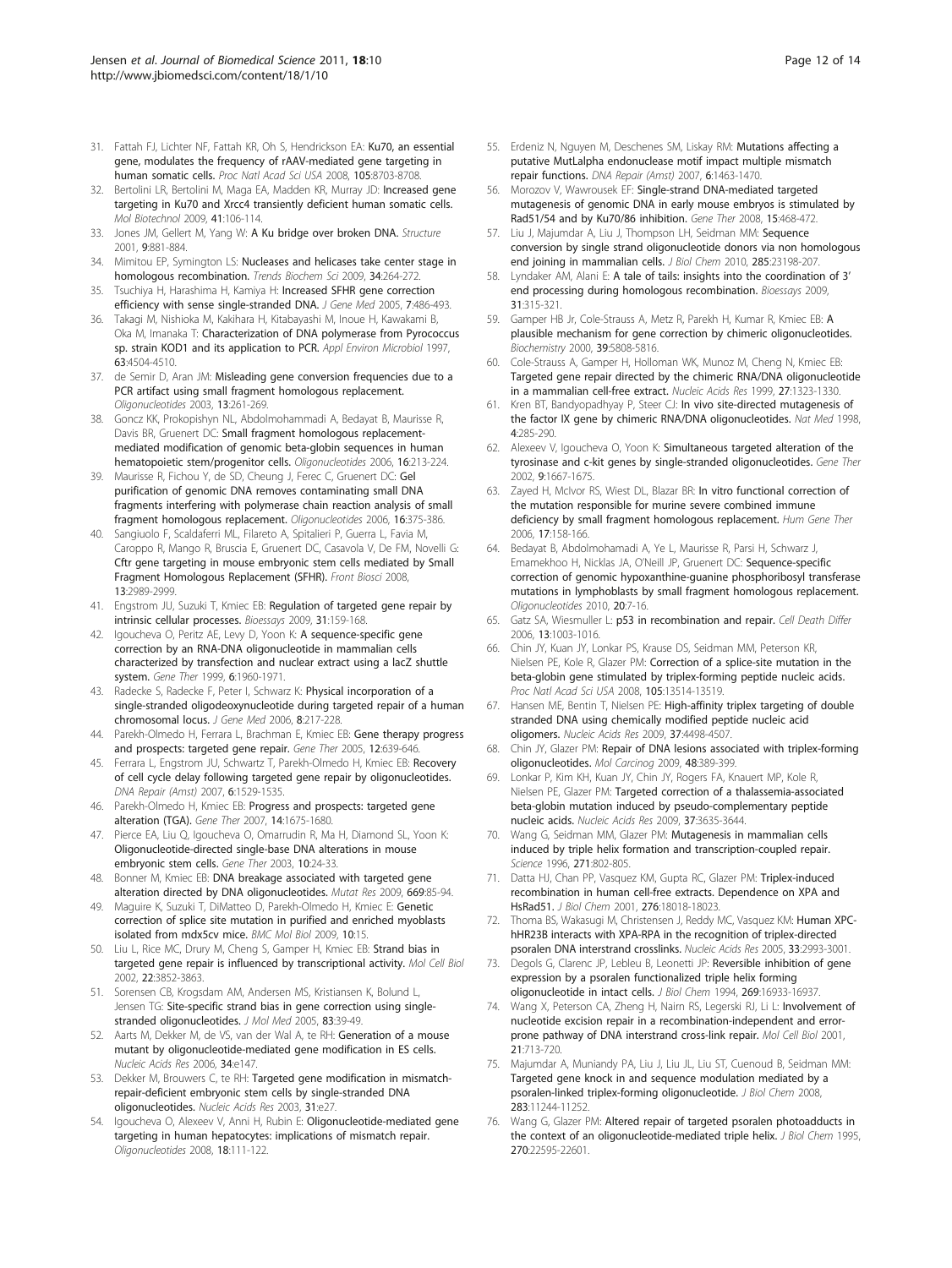- <span id="page-12-0"></span>77. Torigoe H, Nagasawa N: [Effect of ENA modification of triplex-forming](http://www.ncbi.nlm.nih.gov/pubmed/18029636?dopt=Abstract) [oligonucleotide on pyrimidine motif triplex formation.](http://www.ncbi.nlm.nih.gov/pubmed/18029636?dopt=Abstract) Nucleic Acids Symp Ser (Oxf) 2007, 161-162.
- 78. Alam MR, Majumdar A, Thazhathveetil AK, Liu ST, Liu JL, Puri N, Cuenoud B, Sasaki S, Miller PS, Seidman MM: [Extensive sugar modification improves](http://www.ncbi.nlm.nih.gov/pubmed/17691818?dopt=Abstract) [triple helix forming oligonucleotide activity in vitro but reduces activity](http://www.ncbi.nlm.nih.gov/pubmed/17691818?dopt=Abstract) [in vivo.](http://www.ncbi.nlm.nih.gov/pubmed/17691818?dopt=Abstract) Biochemistry 2007, 46:10222-10233.
- 79. Simon P, Cannata F, Concordet JP, Giovannangeli C: [Targeting DNA with](http://www.ncbi.nlm.nih.gov/pubmed/18460344?dopt=Abstract) [triplex-forming oligonucleotides to modify gene sequence.](http://www.ncbi.nlm.nih.gov/pubmed/18460344?dopt=Abstract) Biochimie 2008, 90:1109-1116.
- 80. Nielsen PE: [PNA Technology.](http://www.ncbi.nlm.nih.gov/pubmed/15004293?dopt=Abstract) Mol Biotechnol 2004, 26:233-248.
- 81. Bentin T, Nielsen PE: [Superior duplex DNA strand invasion by acridine](http://www.ncbi.nlm.nih.gov/pubmed/12785772?dopt=Abstract) [conjugated peptide nucleic acids.](http://www.ncbi.nlm.nih.gov/pubmed/12785772?dopt=Abstract) J Am Chem Soc 2003, 125:6378-6379.
- 82. Kim KH, Nielsen PE, Glazer PM: [Site-directed gene mutation at mixed](http://www.ncbi.nlm.nih.gov/pubmed/17977869?dopt=Abstract) [sequence targets by psoralen-conjugated pseudo-complementary](http://www.ncbi.nlm.nih.gov/pubmed/17977869?dopt=Abstract) [peptide nucleic acids.](http://www.ncbi.nlm.nih.gov/pubmed/17977869?dopt=Abstract) Nucleic Acids Res 2007, 35:7604-7613.
- 83. Nielsen PE, Egholm M, Buchardt O: [Evidence for \(PNA\)2/DNA triplex](http://www.ncbi.nlm.nih.gov/pubmed/7880540?dopt=Abstract) [structure upon binding of PNA to dsDNA by strand displacement.](http://www.ncbi.nlm.nih.gov/pubmed/7880540?dopt=Abstract) J Mol Recognit 1994, 7:165-170.
- 84. Yamamoto Y, Yoshida J, Tedeschi T, Corradini R, Sforza S, Komiyama M: [Highly efficient strand invasion by peptide nucleic acid bearing optically](http://www.ncbi.nlm.nih.gov/pubmed/17150841?dopt=Abstract) [pure lysine residues in its backbone.](http://www.ncbi.nlm.nih.gov/pubmed/17150841?dopt=Abstract) Nucleic Acids Symp Ser (Oxf) 2006, 109-110.
- 85. Coura RS, Nardi NB: [The state of the art of adeno-associated virus-based](http://www.ncbi.nlm.nih.gov/pubmed/17939872?dopt=Abstract) [vectors in gene therapy.](http://www.ncbi.nlm.nih.gov/pubmed/17939872?dopt=Abstract) Virol J 2007, 4:99.
- 86. Vasileva A, Linden RM, Jessberger R: [Homologous recombination is required](http://www.ncbi.nlm.nih.gov/pubmed/16822856?dopt=Abstract) [for AAV-mediated gene targeting.](http://www.ncbi.nlm.nih.gov/pubmed/16822856?dopt=Abstract) Nucleic Acids Res 2006, 34:3345-3360.
- 87. Vasileva A, Jessberger R: [Precise hit: adeno-associated virus in gene](http://www.ncbi.nlm.nih.gov/pubmed/16261169?dopt=Abstract) [targeting.](http://www.ncbi.nlm.nih.gov/pubmed/16261169?dopt=Abstract) Nat Rev Microbiol 2005, 3:837-847.
- 88. Gellhaus K, Cornu TI, Heilbronn R, Cathomen T: [Fate of recombinant](http://www.ncbi.nlm.nih.gov/pubmed/20021219?dopt=Abstract) [adeno-associated viral vector genomes during DNA double-strand](http://www.ncbi.nlm.nih.gov/pubmed/20021219?dopt=Abstract) [break-induced gene targeting in human cells.](http://www.ncbi.nlm.nih.gov/pubmed/20021219?dopt=Abstract) Hum Gene Ther 2010, 21:543-553.
- 89. Nussenzweig A, Nussenzweig MC: [A backup DNA repair pathway moves](http://www.ncbi.nlm.nih.gov/pubmed/17956720?dopt=Abstract) [to the forefront.](http://www.ncbi.nlm.nih.gov/pubmed/17956720?dopt=Abstract) Cell 2007, 131:223-225.
- 90. Chamberlain JR, Deyle DR, Schwarze U, Wang P, Hirata RK, Li Y, Byers PH, Russell DW: [Gene targeting of mutant COL1A2 alleles in mesenchymal](http://www.ncbi.nlm.nih.gov/pubmed/17955022?dopt=Abstract) [stem cells from individuals with osteogenesis imperfecta.](http://www.ncbi.nlm.nih.gov/pubmed/17955022?dopt=Abstract) Mol Ther 2008, 16:187-193.
- 91. Khan IF, Hirata RK, Wang PR, Li Y, Kho J, Nelson A, Huo Y, Zavaljevski M, Ware C, Russell DW: [Engineering of human pluripotent stem cells by](http://www.ncbi.nlm.nih.gov/pubmed/20407427?dopt=Abstract) AAV-mediated [gene targeting.](http://www.ncbi.nlm.nih.gov/pubmed/20407427?dopt=Abstract) Mol Ther 2010, 18:1192-1199.
- 92. Paiboonsukwong K, Ohbayashi F, Shiiba H, Aizawa E, Yamashita T, Mitani K: [Correction of mutant Fanconi anemia gene by homologous](http://www.ncbi.nlm.nih.gov/pubmed/19653252?dopt=Abstract) [recombination in human hematopoietic cells using adeno-associated](http://www.ncbi.nlm.nih.gov/pubmed/19653252?dopt=Abstract) [virus vector.](http://www.ncbi.nlm.nih.gov/pubmed/19653252?dopt=Abstract) J Gene Med 2009, 11:1012-1019.
- 93. Mitsui K, Suzuki K, Aizawa E, Kawase E, Suemori H, Nakatsuji N, Mitani K: [Gene targeting in human pluripotent stem cells with adeno-associated](http://www.ncbi.nlm.nih.gov/pubmed/19695233?dopt=Abstract) [virus vectors.](http://www.ncbi.nlm.nih.gov/pubmed/19695233?dopt=Abstract) Biochem Biophys Res Commun 2009, 388:711-717.
- 94. Scott CT: [The zinc finger nuclease monopoly.](http://www.ncbi.nlm.nih.gov/pubmed/16082353?dopt=Abstract) Nat Biotechnol 2005, 23:915-918.
- 95. Zou J, Maeder ML, Mali P, Pruett-Miller SM, Thibodeau-Beganny S, Chou BK, Chen G, Ye Z, Park IH, Daley GQ, Porteus MH, Joung JK, Cheng L: [Gene](http://www.ncbi.nlm.nih.gov/pubmed/19540188?dopt=Abstract) [targeting of a disease-related gene in human induced pluripotent stem](http://www.ncbi.nlm.nih.gov/pubmed/19540188?dopt=Abstract) [and embryonic stem cells.](http://www.ncbi.nlm.nih.gov/pubmed/19540188?dopt=Abstract) Cell Stem Cell 2009, 5:97-110.
- 96. Radecke S, Radecke F, Cathomen T, Schwarz K: [Zinc-finger nuclease](http://www.ncbi.nlm.nih.gov/pubmed/20068556?dopt=Abstract)[induced gene repair with oligodeoxynucleotides: wanted and unwanted](http://www.ncbi.nlm.nih.gov/pubmed/20068556?dopt=Abstract) [target locus modifications.](http://www.ncbi.nlm.nih.gov/pubmed/20068556?dopt=Abstract) Mol Ther 2010, 18:743-753.
- 97. Kim YG, Cha J, Chandrasegaran S: [Hybrid restriction enzymes: zinc finger](http://www.ncbi.nlm.nih.gov/pubmed/8577732?dopt=Abstract) [fusions to Fok I cleavage domain.](http://www.ncbi.nlm.nih.gov/pubmed/8577732?dopt=Abstract) Proc Natl Acad Sci USA 1996, 93:1156-1160.
- 98. Desjarlais JR, Berg JM: [Toward rules relating zinc finger protein sequences](http://www.ncbi.nlm.nih.gov/pubmed/1502144?dopt=Abstract) [and DNA binding site preferences.](http://www.ncbi.nlm.nih.gov/pubmed/1502144?dopt=Abstract) Proc Natl Acad Sci USA 1992, 89:7345-7349.
- 99. Miller JC, Holmes MC, Wang JB, Guschin DY, Lee YL, Rupniewski I, Beausejour CM, Waite AJ, Wang NS, Kim KA, Gregory PD, Pabo CO, Rebar EJ: [An improved zinc-finger nuclease architecture for highly](http://www.ncbi.nlm.nih.gov/pubmed/17603475?dopt=Abstract) [specific genome editing.](http://www.ncbi.nlm.nih.gov/pubmed/17603475?dopt=Abstract) Nature Biotechnology 2007, 25:778-785.
- 100. Vanamee ES, Santagata S, Aggarwal AK: [FokI requires two specific DNA](http://www.ncbi.nlm.nih.gov/pubmed/11491302?dopt=Abstract) [sites for cleavage.](http://www.ncbi.nlm.nih.gov/pubmed/11491302?dopt=Abstract) J Mol Biol 2001, 309:69-78.
- 101. Pavletich NP, Pabo CO: [Zinc finger-DNA recognition: crystal structure of a](http://www.ncbi.nlm.nih.gov/pubmed/2028256?dopt=Abstract) [Zif268-DNA complex at 2.1 A.](http://www.ncbi.nlm.nih.gov/pubmed/2028256?dopt=Abstract) Science 1991, 252:809-817.
- 102. Porteus MH: [Mammalian gene targeting with designed zinc finger](http://www.ncbi.nlm.nih.gov/pubmed/16169774?dopt=Abstract) [nucleases.](http://www.ncbi.nlm.nih.gov/pubmed/16169774?dopt=Abstract) Mol Ther 2006, 13:438-446.
- 103. Jasin M: [Genetic manipulation of genomes with rare-cutting](http://www.ncbi.nlm.nih.gov/pubmed/8928227?dopt=Abstract) [endonucleases.](http://www.ncbi.nlm.nih.gov/pubmed/8928227?dopt=Abstract) Trends Genet 1996, 12:224-228.
- 104. Hockemeyer D, Soldner F, Beard C, Gao Q, Mitalipova M, DeKelver RC, Katibah GE, Amora R, Boydston EA, Zeitler B, Meng X, Miller JC, Zhang L, Rebar EJ, Gregory PD, Urnov FD, Jaenisch R: [Efficient targeting of](http://www.ncbi.nlm.nih.gov/pubmed/19680244?dopt=Abstract) [expressed and silent genes in human ESCs and iPSCs using zinc-finger](http://www.ncbi.nlm.nih.gov/pubmed/19680244?dopt=Abstract) [nucleases.](http://www.ncbi.nlm.nih.gov/pubmed/19680244?dopt=Abstract) Nat Biotechnol 2009, 27:851-857.
- 105. Santoni de Sio FR, Cascio P, Zingale A, Gasparini M, Naldini L: [Proteasome](http://www.ncbi.nlm.nih.gov/pubmed/16469870?dopt=Abstract) [activity restricts lentiviral gene transfer into hematopoietic stem cells](http://www.ncbi.nlm.nih.gov/pubmed/16469870?dopt=Abstract) and [is down-regulated by cytokines that enhance transduction.](http://www.ncbi.nlm.nih.gov/pubmed/16469870?dopt=Abstract) Blood 2006, 107:4257-4265.
- 106. Connelly JP, Barker JC, Pruett-Miller S, Porteus MH: [Gene correction by](http://www.ncbi.nlm.nih.gov/pubmed/20389291?dopt=Abstract) [homologous recombination with zinc finger nucleases in primary cells](http://www.ncbi.nlm.nih.gov/pubmed/20389291?dopt=Abstract) [from a mouse model of a generic recessive genetic disease.](http://www.ncbi.nlm.nih.gov/pubmed/20389291?dopt=Abstract) Mol Ther 2010, 18:1103-1110.
- 107. Elliott B, Richardson C, Winderbaum J, Nickoloff JA, Jasin M: [Gene](http://www.ncbi.nlm.nih.gov/pubmed/9418857?dopt=Abstract) [conversion tracts from double-strand break repair in mammalian cells.](http://www.ncbi.nlm.nih.gov/pubmed/9418857?dopt=Abstract) Mol Cell Biol 1998, 18:93-101.
- 108. Cowan CA, Klimanskaya I, McMahon J, Atienza J, Witmyer J, Zucker JP, Wang S, Morton CC, McMahon AP, Powers D, Melton DA: [Derivation of](http://www.ncbi.nlm.nih.gov/pubmed/14999088?dopt=Abstract) [embryonic stem-cell lines from human blastocysts.](http://www.ncbi.nlm.nih.gov/pubmed/14999088?dopt=Abstract) N Engl J Med 2004, 350:1353-1356.
- 109. Giudice A, Trounson A: [Genetic modification of human embryonic stem](http://www.ncbi.nlm.nih.gov/pubmed/18462693?dopt=Abstract) [cells for derivation of target cells.](http://www.ncbi.nlm.nih.gov/pubmed/18462693?dopt=Abstract) Cell Stem Cell 2008, 2:422-433.
- 110. Cornu TI, Cathomen T: [Targeted genome modifications using integrase](http://www.ncbi.nlm.nih.gov/pubmed/17998901?dopt=Abstract)[deficient lentiviral vectors.](http://www.ncbi.nlm.nih.gov/pubmed/17998901?dopt=Abstract) Mol Ther 2007, 15:2107-2113.
- 111. Olsen PA, Gelazauskaite M, Randol M, Krauss S: [Analysis of illegitimate](http://www.ncbi.nlm.nih.gov/pubmed/20459736?dopt=Abstract) [genomic integration mediated by zinc-finger nucleases: implications for](http://www.ncbi.nlm.nih.gov/pubmed/20459736?dopt=Abstract) [specificity of targeted gene correction.](http://www.ncbi.nlm.nih.gov/pubmed/20459736?dopt=Abstract) BMC Mol Biol 2010, 11:35.
- 112. Pruett-Miller SM, Reading DW, Porter SN, Porteus MH: [Attenuation of zinc](http://www.ncbi.nlm.nih.gov/pubmed/19214211?dopt=Abstract) [finger nuclease toxicity by small-molecule regulation of protein levels.](http://www.ncbi.nlm.nih.gov/pubmed/19214211?dopt=Abstract) PLoS Genet 2009, 5:e1000376.
- 113. Handel EM, Alwin S, Cathomen T: [Expanding or restricting the target site](http://www.ncbi.nlm.nih.gov/pubmed/19002164?dopt=Abstract) [repertoire of zinc-finger nucleases: the inter-domain linker as a major](http://www.ncbi.nlm.nih.gov/pubmed/19002164?dopt=Abstract) [determinant of target site selectivity.](http://www.ncbi.nlm.nih.gov/pubmed/19002164?dopt=Abstract) Mol Ther 2009, 17:104-111.
- 114. Maeder ML, Thibodeau-Beganny S, Osiak A, Wright DA, Anthony RM, Eichtinger M, Jiang T, Foley JE, Winfrey RJ, Townsend JA, Unger-Wallace E, Sander JD, Muller-Lerch F, Fu F, Pearlberg J, Gobel C, Dassie JP, Pruett-Miller SM, Porteus MH, Sgroi DC, Iafrate AJ, Dobbs D, McCray PB Jr, Cathomen T, Voytas DF, Joung JK: Rapid "open-source" [engineering of](http://www.ncbi.nlm.nih.gov/pubmed/18657511?dopt=Abstract) [customized zinc-finger nucleases for highly efficient gene modification.](http://www.ncbi.nlm.nih.gov/pubmed/18657511?dopt=Abstract) Mol Cell 2008, 31:294-301.
- 115. Cathomen T, Joung JK: [Zinc-finger nucleases: the next generation](http://www.ncbi.nlm.nih.gov/pubmed/18545224?dopt=Abstract) [emerges.](http://www.ncbi.nlm.nih.gov/pubmed/18545224?dopt=Abstract) Mol Ther 2008, 16:1200-1207.
- 116. Lu IL, Lin CY, Lin SB, Chen ST, Yeh LY, Yang FY, Au LC: [Correction/mutation](http://www.ncbi.nlm.nih.gov/pubmed/14502220?dopt=Abstract) [of acid alpha-D-glucosidase gene by modified single-stranded](http://www.ncbi.nlm.nih.gov/pubmed/14502220?dopt=Abstract) [oligonucleotides: in vitro and in vivo studies.](http://www.ncbi.nlm.nih.gov/pubmed/14502220?dopt=Abstract) Gene Ther 2003, 10:1910-1916.
- 117. Andrieu-Soler C, Halhal M, Boatright JH, Padove SA, Nickerson JM, Stodulkova E, Stewart RE, Ciavatta VT, Doat M, Jeanny JC, de BT, Sennlaub F, Courtois Y, Behar-Cohen F: [Single-stranded oligonucleotide-mediated in](http://www.ncbi.nlm.nih.gov/pubmed/17563719?dopt=Abstract) [vivo gene repair in the rd1 retina.](http://www.ncbi.nlm.nih.gov/pubmed/17563719?dopt=Abstract) Mol Vis 2007, 13:692-706.
- 118. Goncz KK, Kunzelmann K, Xu Z, Gruenert DC: [Targeted replacement of](http://www.ncbi.nlm.nih.gov/pubmed/9811935?dopt=Abstract) [normal and mutant CFTR sequences in human airway epithelial cells](http://www.ncbi.nlm.nih.gov/pubmed/9811935?dopt=Abstract) [using DNA fragments.](http://www.ncbi.nlm.nih.gov/pubmed/9811935?dopt=Abstract) Hum Mol Genet 1998, 7:1913-1919.
- 119. Goncz KK, Prokopishyn NL, Chow BL, Davis BR, Gruenert DC: [Application of](http://www.ncbi.nlm.nih.gov/pubmed/12032689?dopt=Abstract) [SFHR to gene therapy of monogenic disorders.](http://www.ncbi.nlm.nih.gov/pubmed/12032689?dopt=Abstract) Gene Ther 2002, 9:691-694.
- 120. Kapsa RM, Quigley AF, Vadolas J, Steeper K, Ioannou PA, Byrne E, Kornberg AJ: [Targeted gene correction in the mdx mouse using short](http://www.ncbi.nlm.nih.gov/pubmed/12032690?dopt=Abstract) [DNA fragments: towards application with bone marrow-derived cells for](http://www.ncbi.nlm.nih.gov/pubmed/12032690?dopt=Abstract) [autologous remodeling of dystrophic muscle.](http://www.ncbi.nlm.nih.gov/pubmed/12032690?dopt=Abstract) Gene Ther 2002, 9:695-699.
- 121. Sangiuolo F, Filareto A, Spitalieri P, Scaldaferri ML, Mango R, Bruscia E, Citro G, Brunetti E, De FM, Novelli G: [In vitro restoration of functional SMN](http://www.ncbi.nlm.nih.gov/pubmed/16000068?dopt=Abstract) [protein in human trophoblast cells affected by spinal muscular atrophy](http://www.ncbi.nlm.nih.gov/pubmed/16000068?dopt=Abstract) [by small fragment homologous replacement.](http://www.ncbi.nlm.nih.gov/pubmed/16000068?dopt=Abstract) Hum Gene Ther 2005, 16:869-880.